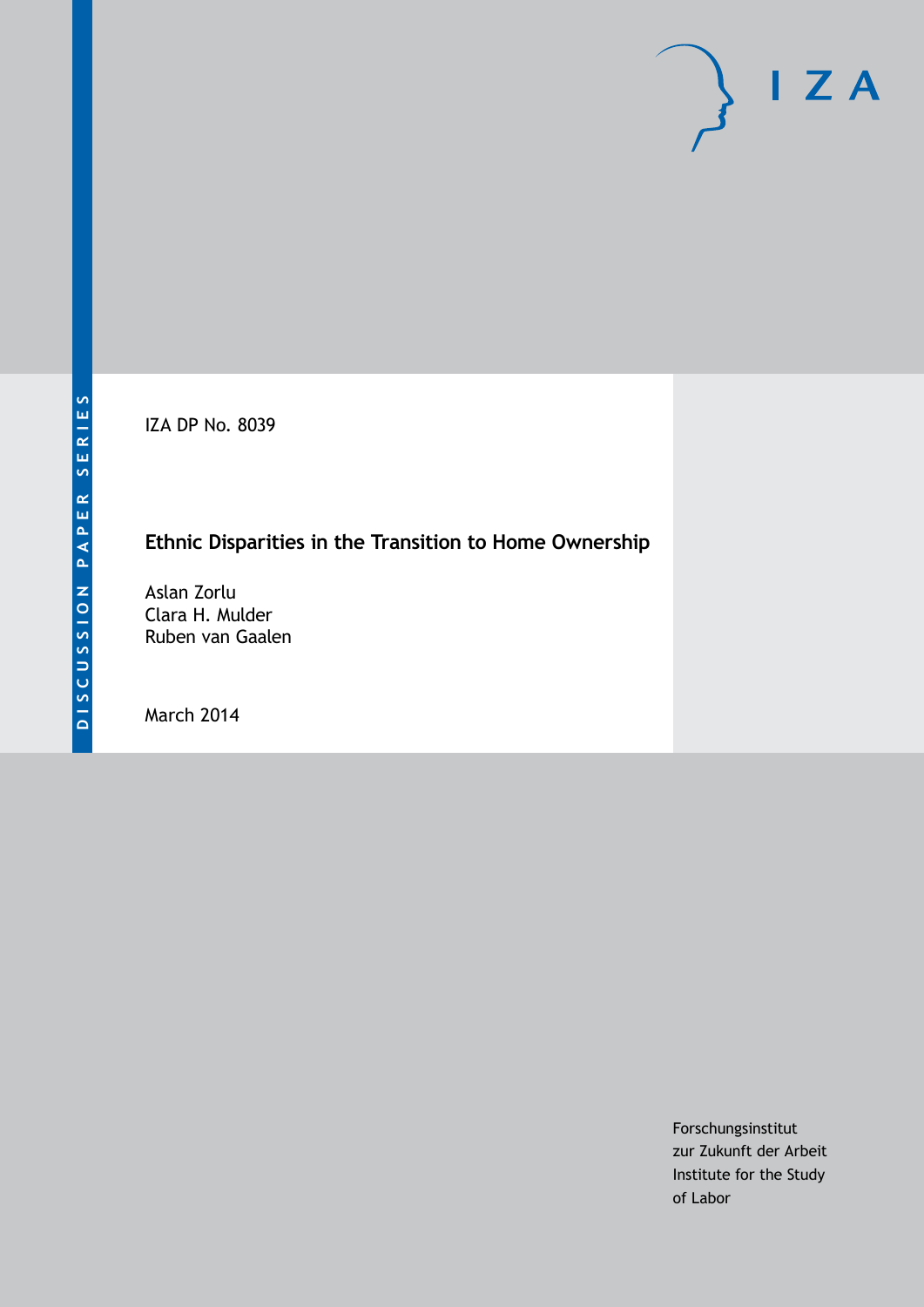# **Ethnic Disparities in the Transition to Home Ownership**

## **Aslan Zorlu**

*University of Amsterdam and IZA*

### **Clara H. Mulder**

*University of Groningen*

### **Ruben van Gaalen**

*Statistics Netherlands (CBS)*

Discussion Paper No. 8039 March 2014

IZA

P.O. Box 7240 53072 Bonn **Germany** 

Phone: +49-228-3894-0 Fax: +49-228-3894-180 E-mail: [iza@iza.org](mailto:iza@iza.org)

Any opinions expressed here are those of the author(s) and not those of IZA. Research published in this series may include views on policy, but the institute itself takes no institutional policy positions. The IZA research network is committed to the IZA Guiding Principles of Research Integrity.

The Institute for the Study of Labor (IZA) in Bonn is a local and virtual international research center and a place of communication between science, politics and business. IZA is an independent nonprofit organization supported by Deutsche Post Foundation. The center is associated with the University of Bonn and offers a stimulating research environment through its international network, workshops and conferences, data service, project support, research visits and doctoral program. IZA engages in (i) original and internationally competitive research in all fields of labor economics, (ii) development of policy concepts, and (iii) dissemination of research results and concepts to the interested public.

<span id="page-1-0"></span>IZA Discussion Papers often represent preliminary work and are circulated to encourage discussion. Citation of such a paper should account for its provisional character. A revised version may be available directly from the author.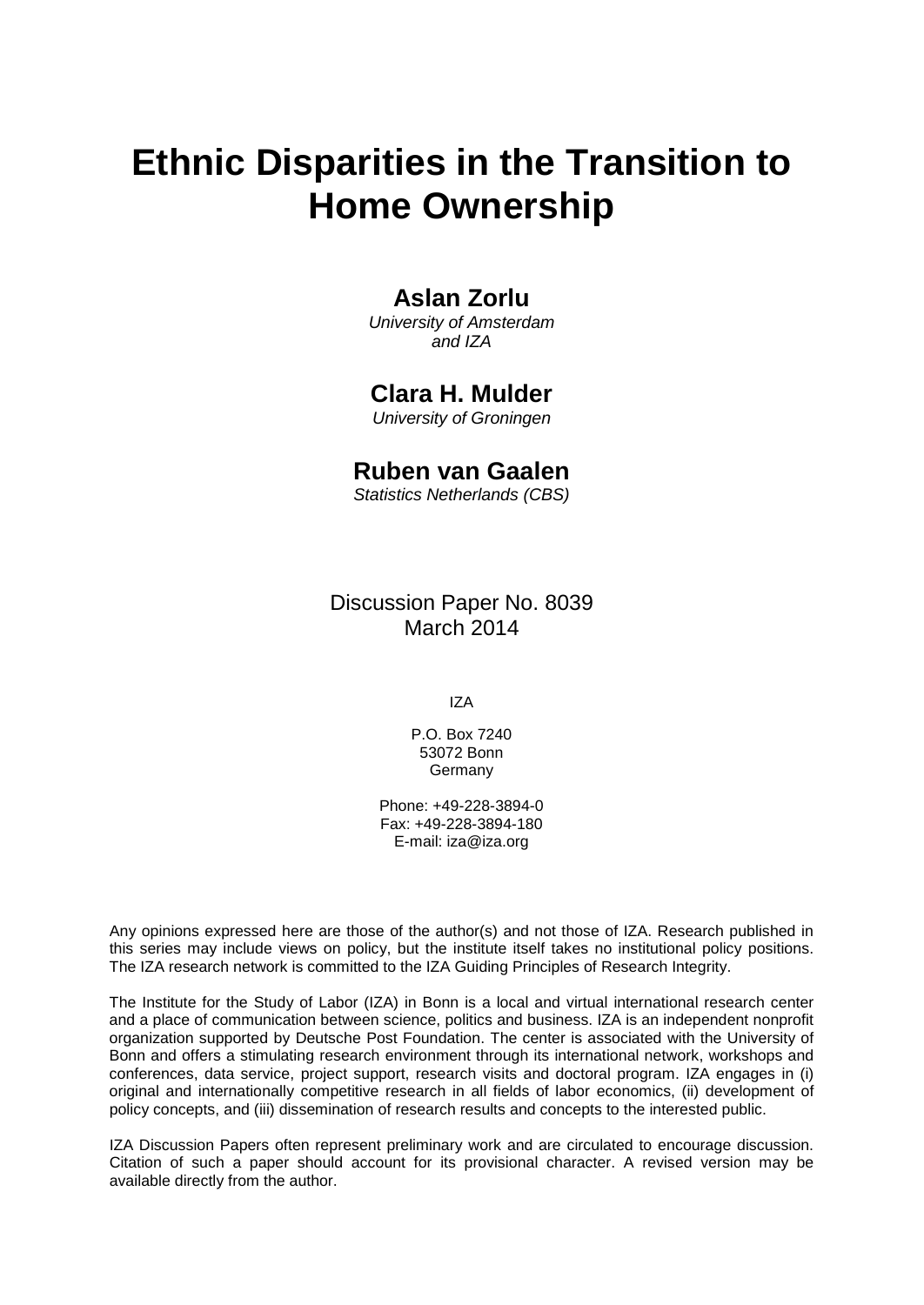IZA Discussion Paper No. 8039 March 2014

# **ABSTRACT**

# **Ethnic Disparities in the Transition to Home Ownership[\\*](#page-1-0)**

This paper examines ethnic disparities in the transition to home ownership using longitudinal register data from the Netherlands. The study performs a discrete duration model to account for individual and parental background and neighbourhood conditions. Subsequently, the size of explained variance in the home ownership gap between Dutch and ethnic minority groups is estimated using the Oaxaca-Fairlie non-linear decomposition method. The analysis indicates that the home ownership gap is the highest for Moroccans (0.07) of which only 0.042 is explained by the observed characteristics. For Turkish residents, 0.043 of the total 0.046 gap is explained by their background characteristics. The estimated transition rate to home ownership for Surinamese migrants would have been slightly higher than for Dutch residents if they had the same characteristics as Dutch residents. Western migrants have the smallest gap (0.024), of which 0.021 is explained by their observed characteristics.

JEL Classification: R21

Keywords: immigrants, housing tenure, discrete time duration, non-linear decomposition

Corresponding author:

Aslan Zorlu University of Amsterdam Faculty of Social and Behavioural Sciences Plantage Muidergracht 14 1018 TV Amsterdam The Netherlands E-mail: [A.Zorlu@uva.nl](mailto:A.Zorlu@uva.nl)

\* Forthcoming in: *Journal of Housing Economics*.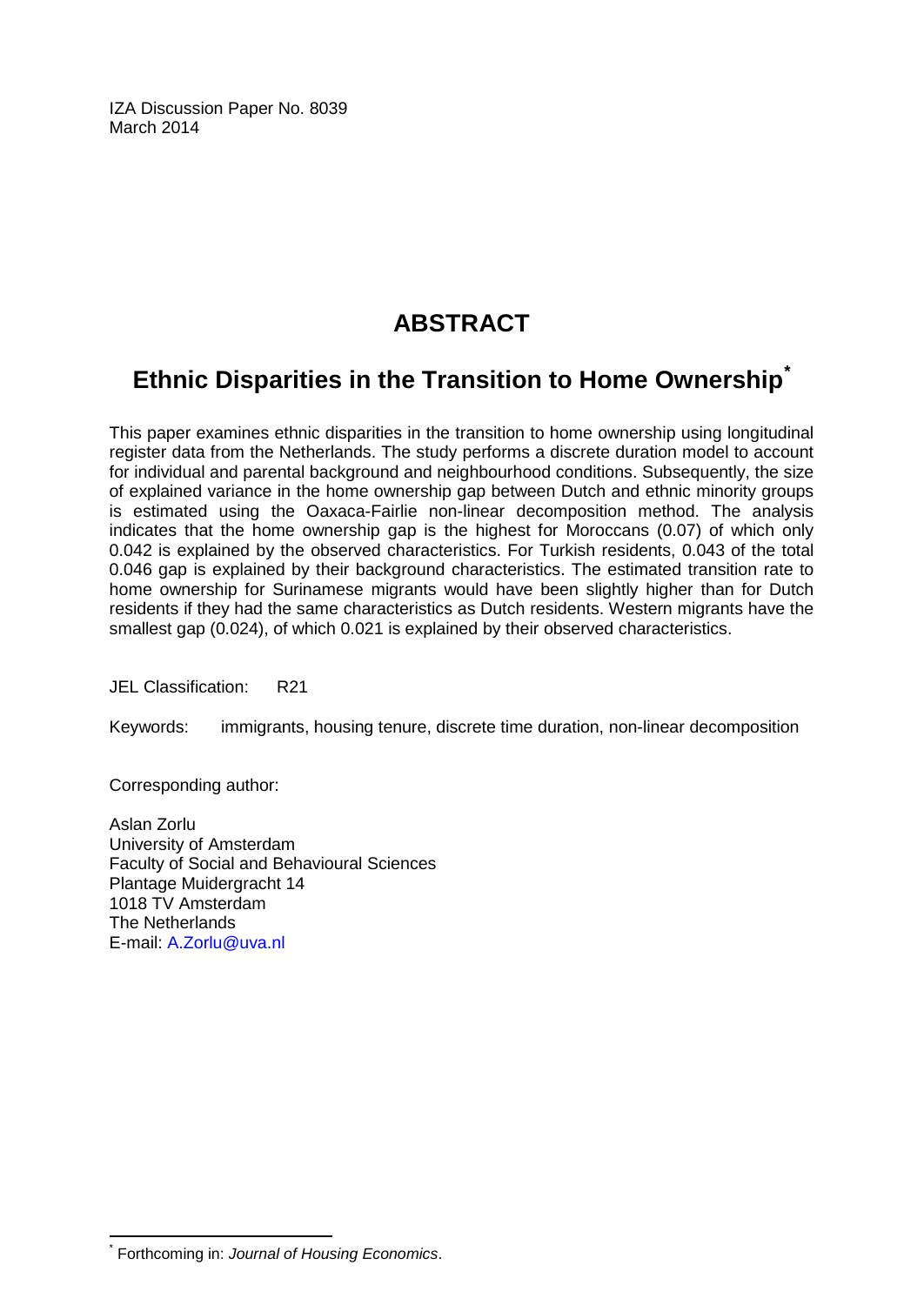#### **1 Introduction**

An increasing share of population in European countries is composed by immigrants and their descendants. In the housing markets of many countries, immigrants are predominantly tenants and less likely homeowners (Dawkins, 2005; Boehm and Schlottmann, 2009; Constant et al., 2009). This has possibly implications for the socioeconomic position of immigrants and their integration in the host society as well as housing market prospects. This study aims to quantify the homeownership gap for various ethnic groups with respect to Dutch and the effects of variables that are thought to determine homeownership. This paper contributes to the literature in three distinct ways. Firstly, we use unique register panel data of the entire Netherlands population and apply a new methodology to estimate the ethnic gap in homeownership. Secondly, we do estimate the transition to homeownership to identify more precise effects of a series of time-varying variables, rather than simply estimating homeownership probabilities. Thirdly, this study is also unique considering its focus on an European country outside of the US and new immigrant groups.

Home ownership is an important form of wealth accumulation and a central dimension of social well-being. Depending on the national context and housing-market circumstances, ownership tends to offer financial benefits in the form of tax deduction rules, inflation protection and asset appreciation. It is also linked to better physical and psychological health and greater life satisfaction, as well as improved educational, behavioural and social outcomes for children (Coulson and Dalton, 2010; Haurin *et al.*, 2002;). In addition, home ownership is positively associated with neighbourhood amenities such as quality of schools, public services and space, and health. It encourages individuals to invest in local amenities and social capital and thereby improve their community (Coulson and Li, 2013; DiPasquale and Glaeser, 1999; Engelhardt *et al.*, 2010).

Home ownership has been evidenced to be relatively low level for racial and ethnic minority groups in immigration countries. Most of previous research on racial and ethnic disparities in home ownership was conducted in the United States. A lot of studies focused on black–white home ownership differentials (Kain and Quigley, 1972; Gyourko and Linneman, 1996; Gyourko et al., 1999; Gabriel and Painter, 2003; Deng et al., 2003; Painter et al., 2001; Gabriel and Rosenthal, 2005; Hilber and Liu 2008). Later studies also examined home ownership differentials between immigrant groups (Hispanics and Asians) and whites (Alba and Logan, 1992; Krivo, 1995; Coulson, 1999; Painter et al., 2003, 2004; Yu, 2006; Wachter and Megbolugbe, 1992; Megbolugbe and Cho, 1996; Haurin and Rosenthal, 2009; Cortes et al., 2007; DeSilva and Elmelech 2012). These studies have established the existence of a significant disparity between whites and blacks and other ethnic groups, although there are disparities across the groups.

European research on ethnic home ownership gap is scarce and mainly limited to Germany. Constant et al., (2009) show that immigrants are significantly less likely to own their homes compared to natives. They suggest that home ownership levels of immigrants are positively correlated with a stronger commitment by immigrants with the host country, for a given set of socioeconomic and demographic characteristics, regardless of the degree of their home country orientation. Sinning (2010) confirms the relatively low level of home ownership among immigrant households and shows that immigrant home ownership does not increase with the duration of residence in Germany which would be expected from assimilation perspective.

In many European countries, immigrants and their descendants tend to be less likely to own a home and, instead, a disproportional number live in social housing in large cities (Whitehead and Scanlon, 2007). A large social housing sector may be a factor which explains why home ownership is less attractive. In the Netherlands, non-western immigrants are strongly concentrated in the social housing sector and, their home ownership level is significantly low. Financial constraints in combination with the affordability of social housing may be partially responsible for the low home ownership level. However, it is quite likely that other factors can potentially explain low home ownership among some ethnic minority groups, such as restrictions of access to other types of housing and mortgages, a strong home-country orientation of an ethnic group, different preferences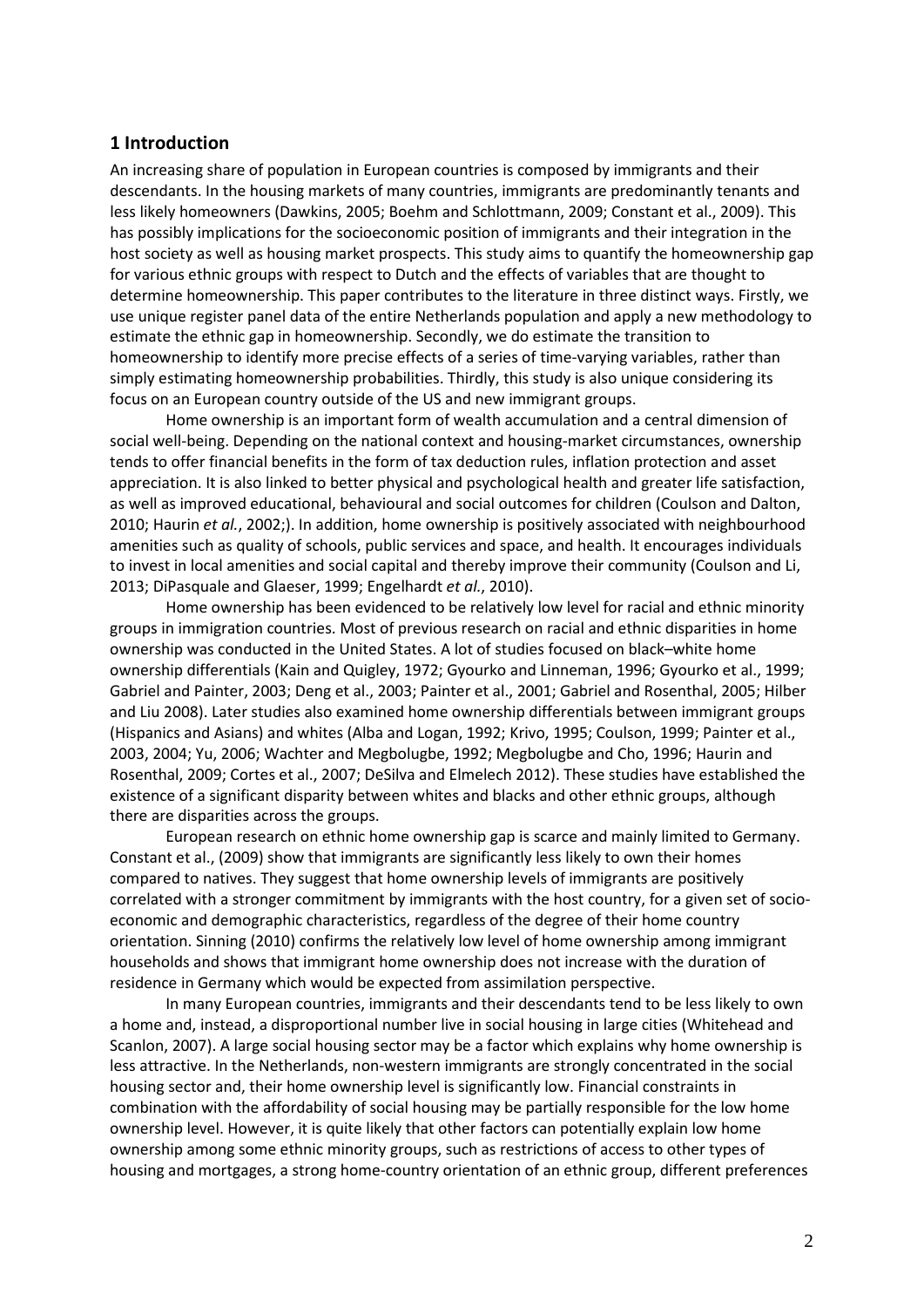for forms and location of investments, preferences for certain residential locations, and the availability of affordable housing in these locations and discrimination. Besides general benefits, home ownership has additional implications for migrants. Most importantly, migrants' home ownership is seen as a commitment to the host society and an important step toward assimilation into mainstream society (Alba and Logan, 1992; Myers and Lee, 1998). Ethnic disparities in home ownership are therefore a source of concern because home ownership is associated with prosperity and the transition to home ownership is seen as an indicator for improvement in the position of household. This study aims to provide empirical evidence for determinants of ethnic home ownership gap which will give a direction for policy interventions to increase home ownership rate among immigrants. In particular, the separate contributions of observed disadvantages in socioeconomic position of immigrants will be assessed and the size of unobserved differences for each immigrant group will be quantified.

Most studies which seek to explain ethnic and racial differentials in home ownership used cross-sectional data. Only a small number of studies used a dynamic analysis to quantify determinants of ethnic gap in home ownership (Dawkins 2005; Boehm and Schlottmann, 2009; Charles and Hurst, 2002). This paper builds on previous work by examining the transition to home ownership using longitudinal register data for the period between 1999 and 2005 for ethnic groups in the Netherlands. The use of longitudinal data allow us to isolate the relationship between a large number of explanatory variables and home ownership much more effectively than can be done with cross-sectional data for which endogeneity bias is likely to be a serious concern. This paper examines how individual socio-economic and demographic characteristics, parental background and neighbourhood characteristics contribute to ethnic gaps in transition to home ownership. First, we estimate home ownership transitions for separate ethnic groups using discrete time duration models and register data for entire population between 20 – 45 years in the Netherlands. We then apply Oaxaca-type decomposition method (Fairlie, 1999, 2002) and an alternative decomposition to quantify the explained component of ethnic disparities in home ownership transitions. Finally, we perform robustness checks.

#### **2 Role of ethnicity in home ownership**

Relatively low home ownership rates among racial and ethnic minority groups have usually been ascribed to their weak socio-economic position. However, differences in home ownership levels for some minority groups can be only partly explained by differences in socio-economic characteristics. An unexplained residual is often attributed to unobserved factors, such as ethnic preferences and discrimination in the credit and housing markets (DeSilva and Elmelech 2012; Coulson and Dalton, 2010; Constant et al., 2009). This study aims both to delineate separate contributions of observed characteristics and to distinguish the contribution of unobserved factors which may be attributed to ethnicity such as ethnic preferences and discrimination. Since our administrative data include a large set of relevant observed variables, remaining unexplained differences in home ownership rates are likely attributable to ethnic background. We expect that this unexplained ethnicity component will be larger for low status ethnic minority groups that are at a relatively long distance from the Dutch population in terms of socio-economic, demographic and cultural characteristics (Kullberg et al. 2009).

Regarding observed characteristics, literature on ethnic and racial disparities in home ownership has generally considered a set of determinants which can be grouped into household socio-economic characteristics, institutional structure, ethnic group specific factors and ethnic residential segregation (Constant et al., 2009; Alba and Logan, 1992).

Household characteristics include primary determinants of home ownership such as household structure (marital status, children), demographic characteristics (gender, age) and human capital endowment of households (education, occupation, work experience) that are basic determinants of income generating power and an inclination to invest in housing. Immigrant families from non-western countries are in general relatively large in size and have a poor socio-economic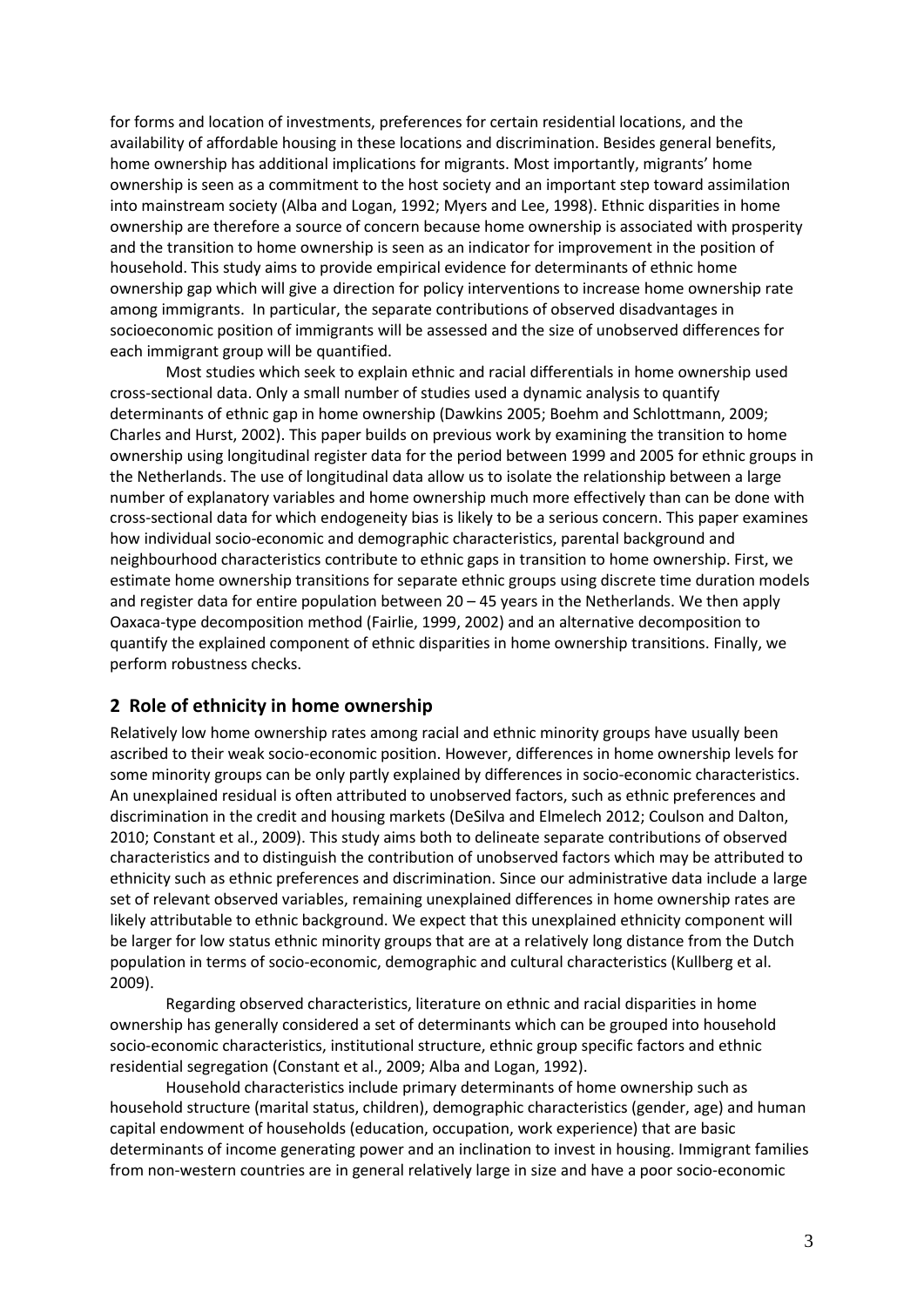status (Zorlu and Hartog 2012). These factors are likely to play an important role in the low prevalence of owner-occupied homes among immigrant families.

Another line of literature refers to a less favourable institutional structure in receiving countries for immigrant families that lack relevant 'qualifications' to move to an owner-occupied home. Formal regulations on mortgage markets may exclude immigrants with a relatively short duration of residence if these regulations rely on past household savings and proven income generating power as well as employment prospects. In addition, immigrants may have less knowledge of housing markets and a poor access to relevant information about home ownership. On top of these mismatches, implicit discrimination by mortgage providers and real estate agents can discourage potential homeowners among immigrants (Aalbers 2007). Mortgage providers, for example, may tend to evaluate an immigrant's income potential as lower than a native's even with similar underlying income and labour market position, and therefore assess the risk of providing a mortgage to an immigrant as higher.

Ethnic group specific factors refer to the degree of home and host country orientation of an ethnic group and familiarity with home ownership tradition in the home country. As far as immigrants are concerned, one's own home in the host country is often not the only option as regards improving one's life conditions and accumulating wealth. The immigrants may first prefer to own a home in their home country, depending on their attitude towards their home country. Constant et al. (2009) show that immigrants with a stronger commitment to the host country are more likely to become a homeowner, regardless of their level of attachment to their home country. Immigrants' orientation toward their host country is strongly related to the duration of stay and their intention to stay in the host country. Although the degree of commitment to the host country is not necessarily influenced by attachment to home country, the balance between home and host country orientation can still affect the location of investment in housing. The balance can change over time as a result of positive and negative developments in home and host countries. For instance, negative attitudes against immigrants in the host country and rising (economic) opportunities in the home country can create incentives to buy a house in the home country, instead of buying a house in the host country. By contrast, the given situation in the host country and unfavourable socio-economic conditions in the home country can encourage immigrants to develop a stronger commitment to the host country.

Immigrants who either aim to return to, or spend more time in, the home country might prefer to own a house in the home country rather than in the host country. The home-country orientation of immigrants may also be triggered either by attitudes towards immigrants in the host country, or by developments in the host country. More recent studies have emphasized the role of solidarity within extended-family in explaining differences in home ownership (Charles and Hurst, 2002; Hall and Crowder, 2011). The implication of these studies is that families rely not only on their own economic resources, but also on those of non-household members to secure more desirable residential arrangements.

In the host country, immigrants are often concentrated in a few neighbourhoods of large cities. This outcome was initially driven by affordable housing and employment opportunities and strengthened by emerging ethnic enclaves with ethnic goods and services with new immigrants being able to count on the solidarity of co-ethnics. Many immigrants continue to reside in immigrant neighbourhoods which they are reluctant to leave. Typically, these immigrant neighbourhoods have a low share of owner-occupied homes. If immigrants were to have specific location preferences in favour of immigrant neighbourhoods, they would have difficulty finding owner-occupied homes.

For a given set of socio-demographic characteristics of individuals, the probability of owning a home is also influenced by macroeconomic and housing market conditions such as interest rates, economic performance, property prices, rent levels, construction of affordable homes, etc. This type of macro-level effect can be better understood when the transition to home ownership is examined for a determined time interval. This is one of the advantages of longitudinal analysis. Cross-sectional analysis generates home ownership probabilities that are cumulative in time and which can result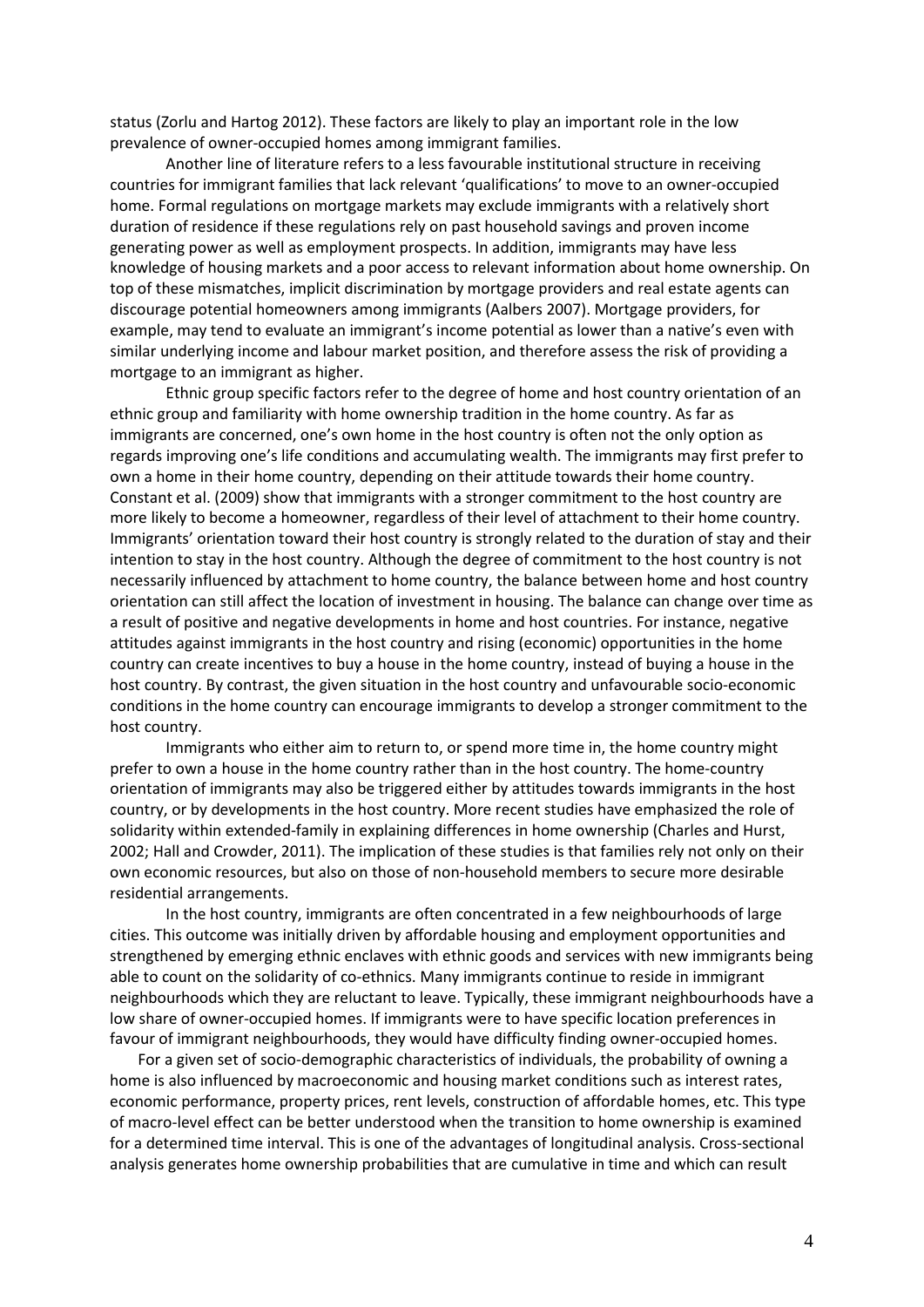from a variety of factors that trigger home ownership. This study examines the transition to home ownership for people aged between 20 and 45 who are in a lifecycle stage which is most likely to include becoming a homeowner. This dynamic analysis allows us to separate macro-level effects from individual and contextual variables.

#### **3. Migrants in the Netherlands**

The ethnic composition of the Dutch population has changed significantly owing to immigration flows which followed the Second World War. The largest migrant groups in the Netherlands are Turks, Moroccans and Surinamese. Immigration flows from Surinam were the result of the colonial relationship with the Netherlands and intensified after the decolonization of Surinam in 1975. The first Turks and Moroccans came to the Netherlands as guest workers in the 1960s, and flows from these countries were reinforced by family re-unification and family formation. In addition to these groups, we categorize migrants from developed countries as western migrants. This group can act as an interesting reference for other non-western migrant groups. Immigration from Western countries has been related to economic conditions.

This historical background reflects the socio-economic position of these groups and their cultural distance from the host society. Surinamese migrants often speak Dutch and adopt cultural norms similar to those of the Dutch through their colonial relations. Their labour-market position is somewhat less favourable than that of native Dutch. By contrast, the predominantly Muslim Turkish and Moroccan migrants are frequently less well educated, hardly ever speak Dutch prior to immigration, and are at a greater cultural distance from the Dutch. There is empirical evidence that these migrants face significant difficulties in the Dutch education system, labour and housing markets. They are frequently unemployed and are concentrated at the bottom of the occupational distribution (Zorlu and Hartog 2012; Zorlu 2013). Although the migration histories of Turkish and Moroccan migrants are similar, there are still significant differences between these groups. The most relevant difference is a strong orientation of Turkish immigrants towards their own group and their home country. The Moroccan community is known to be more fragmented and their relationships with Morocco is relatively weak. The home country orientation of Turkish immigrants might have even increased in the last decade since the Turkish economy has started to flourish and many (second generation) Turkish migrants have migrated to Turkey for work (CBS 2005). In addition, there is some evidence that banks are reluctant to grant mortgages to ethnic minorities (Aalbers 2007). *Western* migrants are in many respects similar to the native Dutch, and their labour-market position is favourable (Zorlu and Hartog 2012).

Based on the background of these migrant communities, we could expect Turkish and Moroccan immigrants, who are at a relatively long distance from the Dutch population in terms of socio-economic, demographic and cultural characteristics, to have the lowest transition rate to home ownership. We also expect that after controlling for observed characteristics, a significant part of ethnic gap in home ownership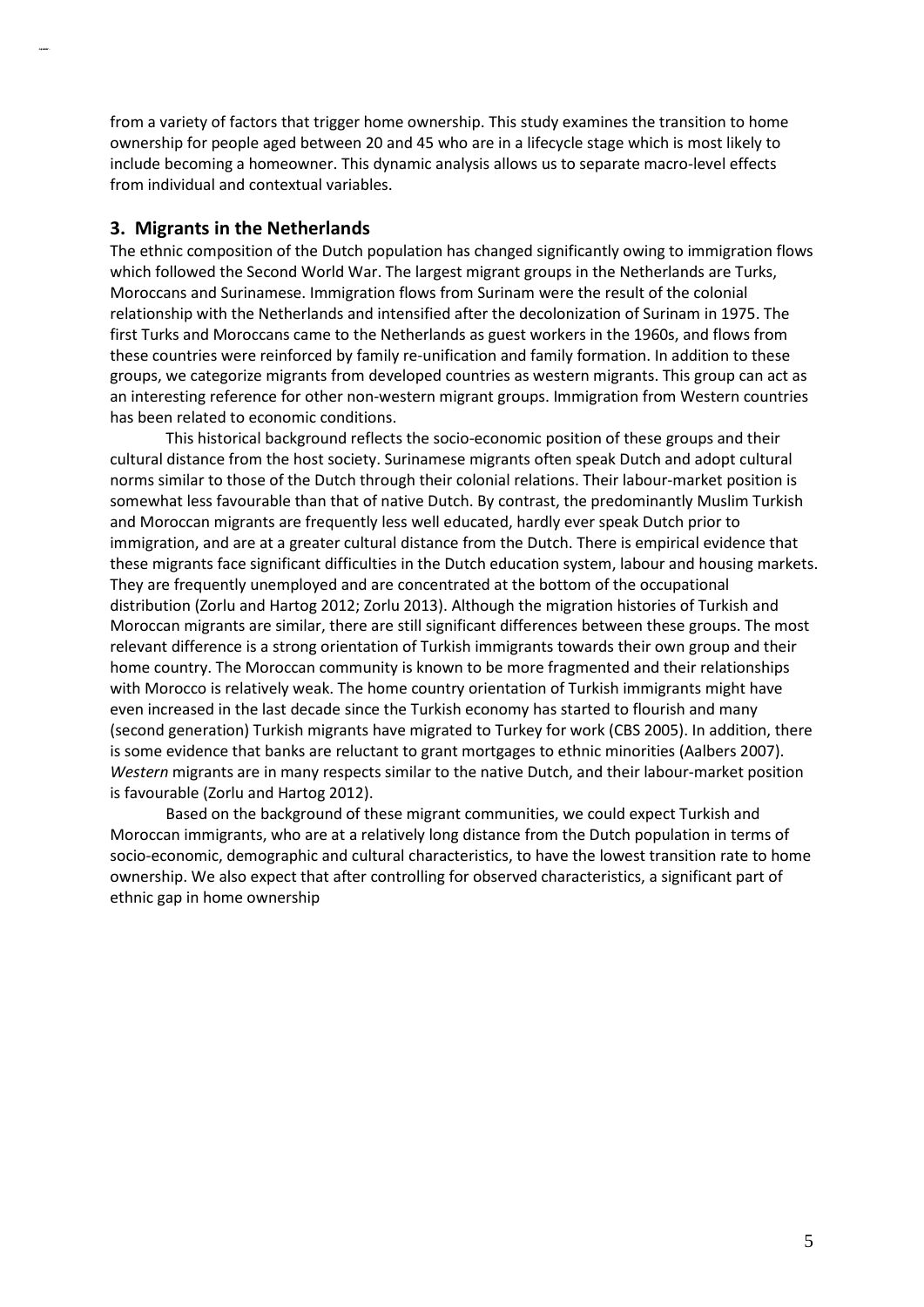home ownership. We were able to observe transitions to home ownership for the entire population for the period 1999-2005. In accordance with the spirit of this study, we selected individuals who were living in rented accommodation in 1999 and followed them over time to identify transitions to home ownership. We excluded people who were living with their parents because, if young adults share an owner-occupied home with their parent(s), the data is unclear as to who owns the home, the parent(s) or the adult child. The SSD contains a variety of variables measuring individual sociodemographic and socio-economic position and geographic mobility. The measurement moment is the last Friday of September of each year. The data was taken from the population register and therefore contains information on every legal inhabitant of the Netherlands. The follow-up through the years is based on a unique registration number and is completed as long as people remain registered in the Netherlands.

In order to allow a regression analysis to be conducted within available technical capacity, we drew a 3 per cent sample of the native Dutch population and a 25 percent sample of Western migrants. We also used the entire population of Turkish, Moroccan and Surinamese migrants. Since we were conducting a discrete-time duration analysis, the data was restructured as person-year data, in which an individual occurs a maximum of six times when this individual still lives in rented accommodation at the end of the period of analysis (in 2005). In the case of home ownership in 1999, this individual does not occur in the risk set.

Figure 1 shows ethnic disparities in percentages of residents aged 20-45 living in owneroccupied homes in 1999 and 2005. The home ownership rate is much lower for migrant groups, in particular for non-western migrants. Moroccans are least likely home owners, they are followed by Antillean, Turkish and Surinamese migrants. The increase in the home ownership rate between 1999 and 2005 is relatively high for Turkish and Surinamese migrants.



Figure 1. Percentages of residents aged 20-45 in owner-occupied homes in 1999 and 2005

Although transitions to home ownership can, in principle, be made by people who stay in the same dwelling – for example by people who buy their rented accommodation – we were unable to use such transitions because the changes in the tenure of a particular dwelling between years were sometimes no more than administrative corrections, and it was impossible to detect for which transitions this was the case. Transitions to home ownership were therefore only taken into account if a move took place.

To measure ethnic differences in the transition to home ownership, we used a large number of explanatory variables that were available in the data. Ethnicity was measured using the official definition of Statistics Netherlands, namely 'someone is considered to be of non-Dutch origin when at least one parent was born abroad'. Those of migrant origin who were themselves also born abroad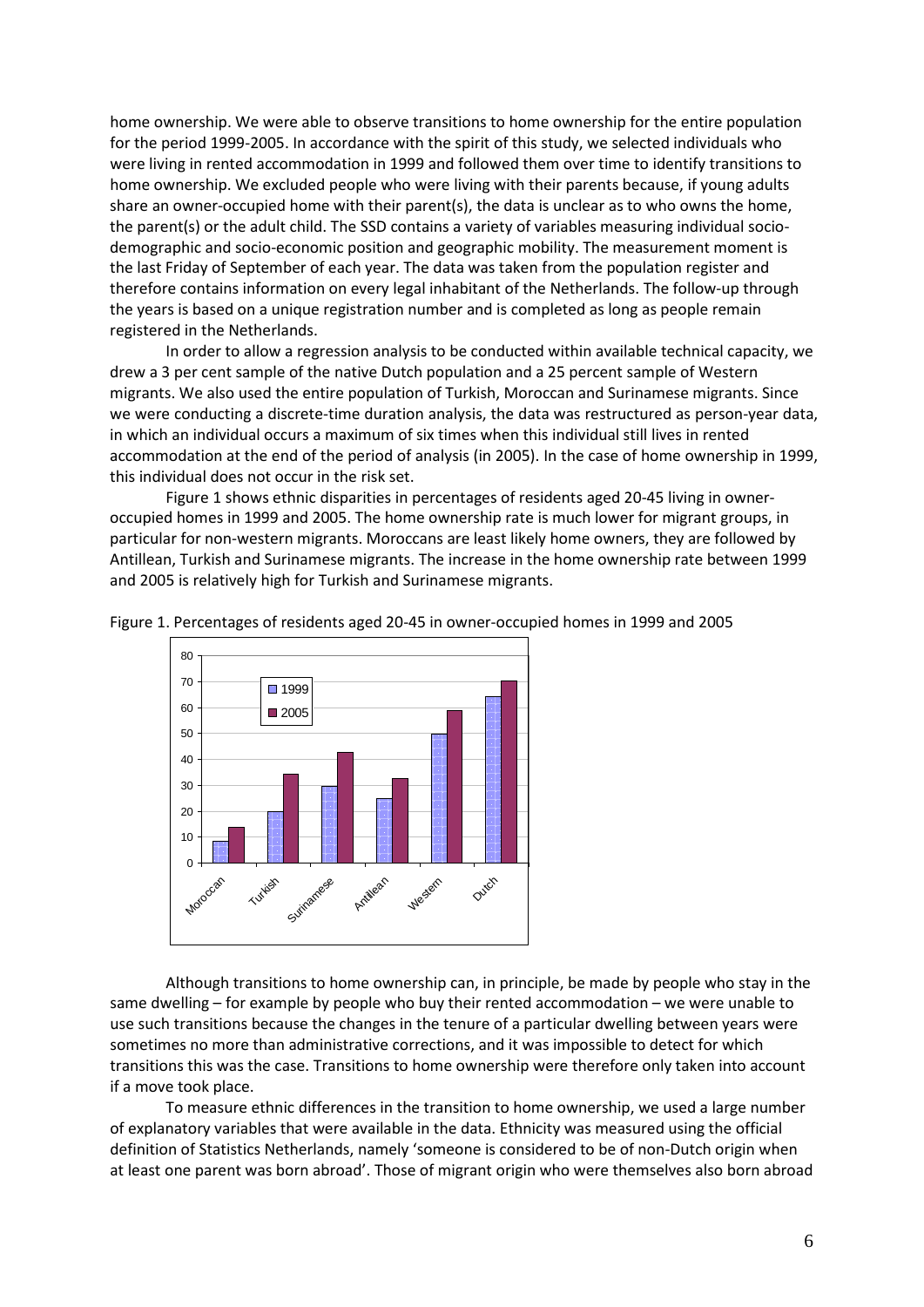were categorized as first generation, and those who were born in the Netherlands were categorised as second generation. Level of education was measured using a completed education variable which was constructed by Statistics Netherlands from registers and surveys. This variable covers about onethird of the population and the remaining part of population has missing values. It is the best available variable to measure education level. Predicting missing values for this very important variable can be problematic but we check the effects of using this-incomplete education variable on estimates, such as using only the sample with information for education and alternatively excluding education variable. Finally, we decided to use all observations controlling for missing values. A dummy control variable is used for missing values in the regression analysis (parameter not shown). With regard to labour market position, we were able to distinguish receivers of benefits (unemployment, disability or social welfare benefits) from those earning income from labour (reference category). Those who did not earn income from labour nor received benefits (e.g. housewives) were coded as having an 'other labour market position'. Earning data was obtained from the tax register and is available only for individuals in employment. Because some individuals do not have a paid-job, this variable includes missing values. We use a dummy control variable for missing values to keep all observations in the analysis. Characteristics of the parents were retrieved using record linkage between the young adults' and their registered parents' data. 'Father/mother absent' refers to cases in which record linkage was unsuccessful. This was the case when the parents had died or were living abroad. The value of an individual's home was measured through the property's so-called WOZ value. The WOZ value is used as a base for property tax. It is determined by the municipalities and is supposed to reflect the market value of a property. It has some missing values (7 %), mainly for newly constructed homes. Cases with missing values were included in the analysis and controlled by a dummy variable. In the variable that measures partnership status, we measured the actual partnership status before a potential transition to home-ownership, and also distinguished those making a transition from single to couple from steady singles to acknowledge the importance of partnership transitions to the transition to home-ownership (compare Mulder and Wagner 1998). Neighbourhood conditions were measured at the level of four-digit postal code areas  $(N = 11 000$  areas) and refer to the population composition of the neighbourhood and housingmarket conditions. The share of rental versus owner-occupied homes in the housing stock, for example, shows substantial spatial variation (e.g. between urban and rural areas), and this variation is captured with a neighbourhood-level variable measuring the percentage of rental homes. Table 1 displays the mean values of variables at exit or right censoring by ethnic group.

It is immediately apparent that Moroccan and Turkish migrants have more distinct sociodemographic and economic characteristics. The proportion of women and second generation migrants is significantly lower than Surinamese and Western migrants. Their households are usually composed of married couples with children. In addition, they have a low level of education and their socio-economic position is lower in terms of lower labour market participation, earnings and higher dependency on benefits. Their parents are less likely to be homeowners. They are clustered in neighbourhoods with a high concentration of non-western immigrants and benefit-receivers and with a high concentration of rented and low-value accommodation. Surinamese migrants score better on the socio-economic indicators compared to Moroccan and Turkish migrants, and their family structure differs from that of Mediterranean migrants. In Surinamese households, the position of women is much stronger and there are more single-parent households. Characteristics of Western migrants are quite similar to the characteristics of Dutch.

|                            | ້        |         |            |         |        |
|----------------------------|----------|---------|------------|---------|--------|
|                            | Moroccan | Turkish | Surinamese | Western | Dutch  |
| Individual characteristics |          |         |            |         |        |
| Age                        | 35.073   | 34.980  | 36.191     | 35.884  | 34.943 |
| Woman                      | 0.472    | 0.483   | 0.542      | 0.507   | 0.487  |
| Second generation          | 0.093    | 0.129   | 0.183      | 0.574   |        |

Table 1. Means of independent variables at exit or right censoring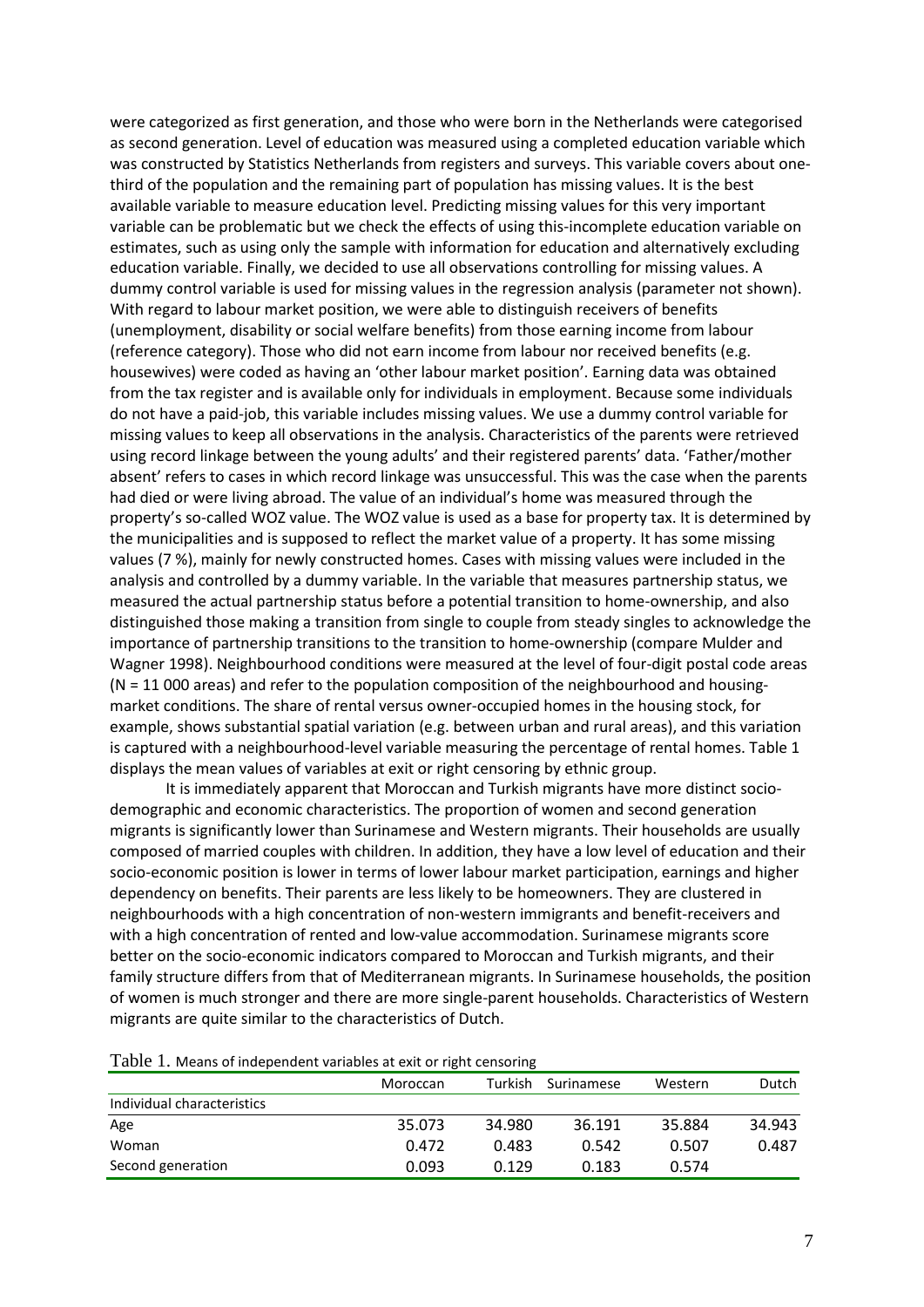| Years since migration                 | 15.964 | 16.023 | 17.202 | 5.876   |         |
|---------------------------------------|--------|--------|--------|---------|---------|
| Education $-primary$ or less (ref. #) | 0.096  | 0.139  | 0.034  | 0.023   | 0.020   |
| <b>Education -Extended primary</b>    | 0.162  | 0.167  | 0.125  | 0.076   | 0.063   |
| <b>Education -Secondary</b>           | 0.449  | 0.431  | 0.493  | 0.423   | 0.369   |
| <b>Education - High</b>               | 0.293  | 0.263  | 0.347  | 0.478   | 0.549   |
| Number of children in household       | 1.905  | 1.623  | 1.031  | 0.828   | 0.908   |
| Benefit receiver                      | 0.330  | 0.321  | 0.229  | 0.153   | 0.127   |
| Other labour market position          | 0.205  | 0.169  | 0.109  | 0.173   | 0.099   |
| Log earnings                          | 5.771  | 6.012  | 6.693  | 6.253   | 6.836   |
| Value of home ( $\epsilon$ 10,000s)   | 8.402  | 8.043  | 8.200  | 10.380  | 11.084  |
| Married / cohabiting (ref. single)    | 0.702  | 0.759  | 0.245  | 0.340   | 0.331   |
| Separated / divorced                  | 0.100  | 0.122  | 0.226  | 0.119   | 0.091   |
| Single to Couple                      | 0.018  | 0.013  | 0.014  | 0.018   | 0.021   |
| Parental background                   |        |        |        |         |         |
| Mother unmarried                      | 0.075  | 0.085  | 0.389  | 0.228   | 0.247   |
| Mother benefit receiver               | 0.232  | 0.221  | 0.255  | 0.118   | 0.116   |
| Father benefit receiver               | 0.305  | 0.281  | 0.136  | 0.097   | 0.127   |
| Father absent                         | 0.490  | 0.549  | 0.379  | 0.398   | 0.111   |
| Mother absent                         | 0.500  | 0.567  | 0.605  | 0.518   | 0.230   |
| Parent(s) owner of home               | 0.019  | 0.048  | 0.129  | 0.241   | 0.451   |
| Neighbourhood conditions              |        |        |        |         |         |
| % non-western migrants                | 33.273 | 32.929 | 35.625 | 15.449  | 11.259  |
| % rental homes                        | 72.911 | 72.374 | 73.377 | 59.555  | 52.675  |
| Average value of homes                | 89.098 | 83.723 | 84.251 | 104.808 | 111.879 |
| % benefit receivers                   | 15.676 | 16.187 | 15.494 | 12.799  | 11.725  |
| N                                     | 98259  | 112057 | 100051 | 69146   | 59914   |

#### **5 Econometric model**

Our unique data provided a rare opportunity to study the dynamic process of the transition to home ownership among various ethnic groups. The dynamic analysis assumed an underlying distribution of transition to home ownership over time which may reflect ethnic differences in preferences for home ownership.

We modelled individual transition to home ownership using a discrete-time duration model. The process time for being at risk of becoming a homeowner is assumed to start in 1999, and to end when an individual experiences a transition to home ownership. The calendar year 1999 is not a natural starting point for being at risk of a transition to home ownership. If strictly interpreted, the risk period should start at the moment the person leaves the parental home, or at some age at which young people can be considered as beginning to be at risk of becoming homeowners. It would also be preferable to confine the risk to those who have not been homeowners before (compare Mulder & Wagner, 1998). This is not possible with the data at hand. This study therefore considers all people aged between 20-45 years who have left the parental home to be at risk from 1999 onwards. This implies the use of left-censored data and the possibility that, for some older people, their transition to home ownership is not their first. To deal with these problems, we assume that the risk of a transition depends on age and calendar time rather than duration, and control for calendar year and age. In addition, we perform robustness checks using the age group 23-27 years for whom the transition to home ownership is most likely to be their first transition experience. By choosing this strategy, we aim to avoid information loss and assess the transition rate of a large group of people who do not live in owner-occupied homes but who may potentially transit to home ownership.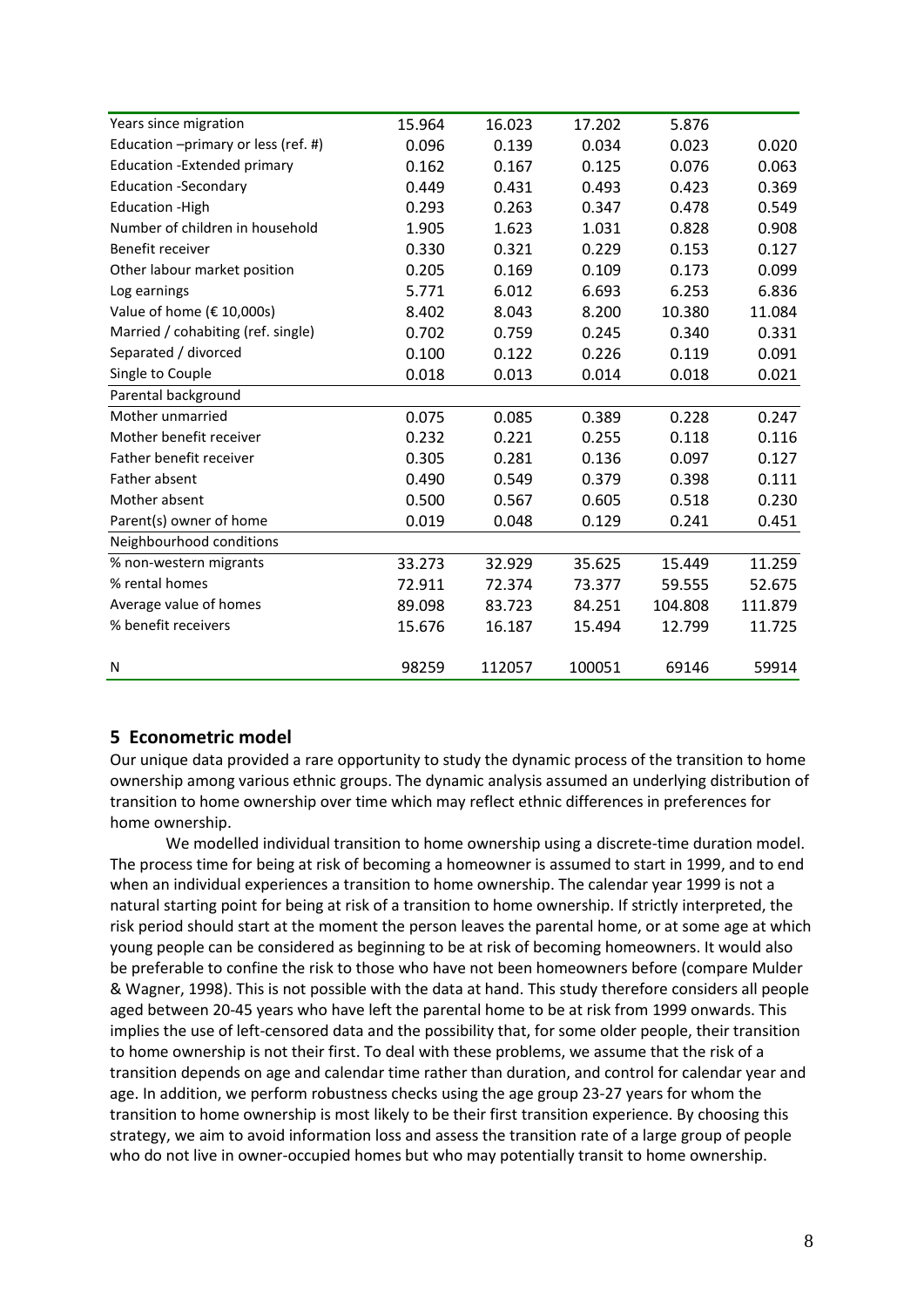People who had not moved to an owner-occupied home in 2005 are right censored. Repeated spells are not considered.

The duration of stay in a rental home, *T,* is assumed to be a discrete random variable which takes on positive integer values only. We observe a total of *n* independent individuals (*i* = 1,2,...,*n* ). The population at risk is in a rental home in the year 1999, which is the starting point, with time *T=0*. Each observation continues until time *t*, at which point an event occurs or the observation is censored in 2005. A rental home spell can end, *T=t*, in the state of home ownership. In each year, a person can either stay in a rental home or move to home ownership.

For the *i*-th person, the hazard rate of transition to home ownership in spell *k* in period *t*,  $h_i(t)$ , is the conditional probability of a transition to home ownership in this interval *t*, given that it has not already occurred;  $h_i(t) = \Pr(T_i = t_i | T_i \ge t_i - 1, x_i(t)).$ 

This hazard rate is thought to depend on the observed vector of explanatory variables that are categorized as fixed characteristics of the person such as age, gender, ethnicity,  $X_i$ , as personspecific and parental time varying variables such as education level, marital status and labour market characteristics of the person, the marital status of mother and labour market characteristics of both parents,  $Z_{it}$ , and, as time varying neighbourhood characteristics such as median value of houses, the proportion of non-western migrants, owner-occupied homes and benefit receivers in the neighbourhood,  $N_{it}$ .

 $\ln ( h_{ii} / ( 1 - h_{ii} ) ) = \alpha_i + \beta X_i + \gamma Z_{ii} + \delta N_{ii}$ 

where  $\beta$ ,  $\gamma$  and  $\delta$  are the vectors of corresponding parameters to be estimated, and  $\alpha$ , describes the variation in the baseline hazard and captures the variation in the hazard through time. We specify the baseline hazard as a piece-wise constant, the most flexible form, by specifying annual dummies. The piecewise constant baseline hazard function shifts with the characteristics of the person and his/her parental background and neighbourhood characteristics.

First, we estimate the ethnic gap in the transition to home ownership assuming that the transition process starts with the observation period in the current study. Subsequently, we perform robustness checks for the validity of this assumption. This involves, firstly, an estimation of the ethnic home ownership gap using cross-sectional data in 1999, rather than using the person-period data. In addition, we estimate a model for those aged 23-27 (see above).

The parameters are estimated by maximum likelihood using discrete time method, as suggested by Allison (1982).There may be persistent differences in transition hazards that are not accounted for by the observed variables. Failing to control for such unobserved heterogeneity can produce spurious duration dependence in the baseline hazard and also create biased estimates of parameters even if the unobserved characteristics are uncorrelated with the observed characteristics (Lancaster 1990, chapters 4 and 8). To deal with this problem, we incorporated residual heterogeneity into the model and estimated random effects logit models. Our estimations of logit models with unobserved heterogeneity component indicated that the parameter estimates do not suffer from heterogeneity biases. Our specification of baseline hazard is apparently sufficiently flexible to capture unobserved heterogeneity. Therefore, we present the estimates obtained from models without unobserved heterogeneity component.

Another sort of biases can arise if our observed variables would be subject to measurement error. Because our data come from registers, we do not expect measurement error caused by recall bias, misreporting or partial non-response. The variables, however, represent a registered 'reality' which is not necessarily true reality. If some individuals are involved in informal economic activities, the economic status of these people will be underestimated. In the highly regulated Dutch society, we do not have a good reason to believe that measurement error of observed variables will be influential and vary across ethnic groups. Therefore, the potential impact of measurement error is likely limited. In the absence of unobserved individual heterogeneity and substantial measurement error, our decomposition of ethnic disparities into an explained endowment part and an unexplained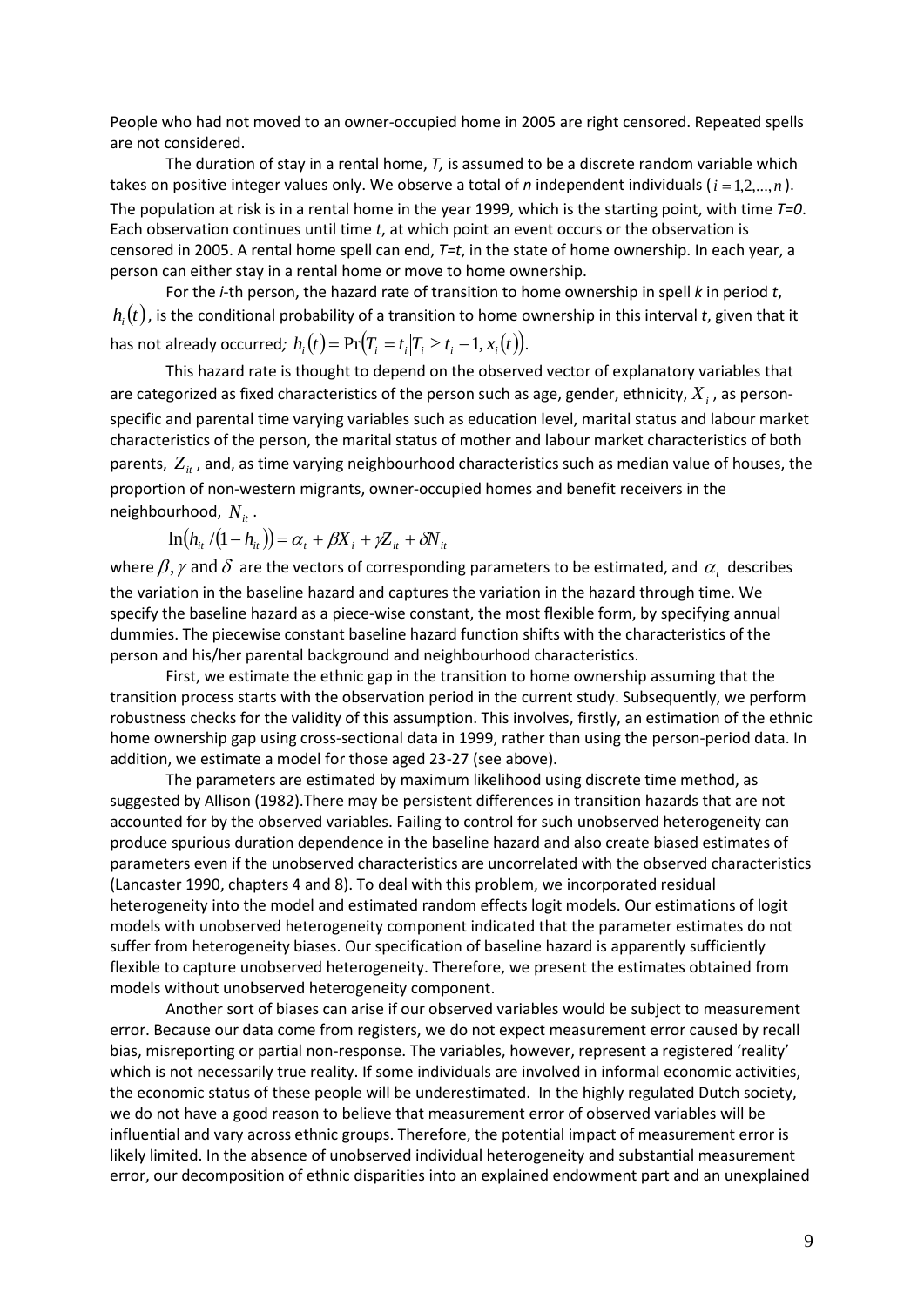ethnicity component will reflect a good account for ethnic differences, conditional on their observed background variables.

We estimated discrete time hazard models for the ethnic origins separately: Dutch, Moroccan, Turkish, Surinamese and Western. We also estimated a model for the pooled sample in which migrant origin is an independent variable. This last model provides simple estimates of the ethnic gap relative to Dutch, given the observed background variables. The results are reported in Table 2. Even though some of the data was not derived from a sample, but from a complete population, we still take account of significance levels. We believe this makes sense because the data can be regarded as a one-moment sample from a theoretical population of many time points.

#### **5.1 Estimation results**

The parameter estimates for the separate ethnic groups indicate that a strong socio-economic position creates the hazard of transition to home ownership for all ethnic groups. Three variables, in particular, are associated with a strong socio-economic position: higher education and earnings, and parental home ownership. These variables have a significant positive effect on the hazard of transition to home ownership. The impact of higher education and parental home ownership is the largest for Moroccans and Turks. A weak socio-economic position is particularly associated with nonemployment, specified as dependence on social benefits and not participating in the labour market. Being not–employed significantly lowers the hazard rate for home ownership as expected. A higher number of children decreases the hazard rate of home ownership, possibly as a result of financial constraints due to higher costs of living for households with more children.

In line with the higher prediction of classical assimilation theory, second generation Moroccans and, to a lesser extent, second generation Turks have a higher hazard rate of transition to home ownership than their parents. However, the same does not apply to Surinamese. The hazard of home ownership is estimated to be lower for second generation than for the first generation Surinamese.

The last column in Table 2 gives the estimates of a model obtained from the pooled population. The estimation of this pooled model is an attempt to show ethnic differences in the hazard of transition. The odds ratios for ethnic minority groups give the ethnic gap relative to Dutch, holding observed characteristics constant. The odds ratio is the lowest for Moroccans who have a drastically lower hazard rate than Dutch. In addition, Antilleans, Turks and Western have a significant ethnic gap although this gap is very low for Western migrants. Strikingly, Surinamese have a higher hazard rate than Dutch if differences in characteristics are taken into account.

|                                   | Dutch       | Moroccan    | Turkish     | Surinam     | Western     | All         |
|-----------------------------------|-------------|-------------|-------------|-------------|-------------|-------------|
|                                   |             |             |             |             |             |             |
| t1                                | $0.015$ *** | $0.001$ *** | $0.007$ *** | $0.023$ *** | $0.017$ *** | $0.020$ *** |
| t2                                | $0.014$ *** | $0.001$ *** | $0.007$ *** | $0.022$ *** | $0.015$ *** | $0.019$ *** |
| t3                                | $0.014$ *** | $0.001$ *** | $0.007$ *** | $0.023$ *** | $0.015$ *** | $0.019$ *** |
| t4                                | $0.013$ *** | $0.001$ *** | $0.007$ *** | $0.020$ *** | $0.013$ *** | $0.017$ *** |
| t5                                | $0.014$ *** | $0.001$ *** | $0.007$ *** | $0.019$ *** | $0.014$ *** | $0.017$ *** |
| t6                                | $0.019$ *** | $0.001$ *** | $0.008$ *** | $0.023$ *** | $0.018$ *** | $0.021$ *** |
| Individual characteristics        |             |             |             |             |             |             |
| Age                               | 0.984       | $1.149$ *** | $1.078$ *** | 1.015       | 0.989       | 1.009       |
| Age Squared                       | $0.999$ *** | $0.997$ *** | $0.998$ *** | $0.999$ *** | $0.999$ *** | $0.999$ *** |
| Woman                             | $1.090***$  | 0.981       | $1.088***$  | $0.863$ *** | $1.086$ *** | $0.973$ *** |
| Second generation                 |             | $2.105$ *** | $1.158$ *** | $0.732$ *** | 1.018       | $1.080$ *** |
| Years since migration             |             | $1.020$ *** | 1.003       | $0.992$ *** | 0.998       | $1.004$ *** |
| Education -primary or less (ref.) |             |             |             |             |             |             |

Table 2. Discrete time hazard model of the transition to home ownership with logistic distribution: baseline hazard t1-t6 and hazard ratios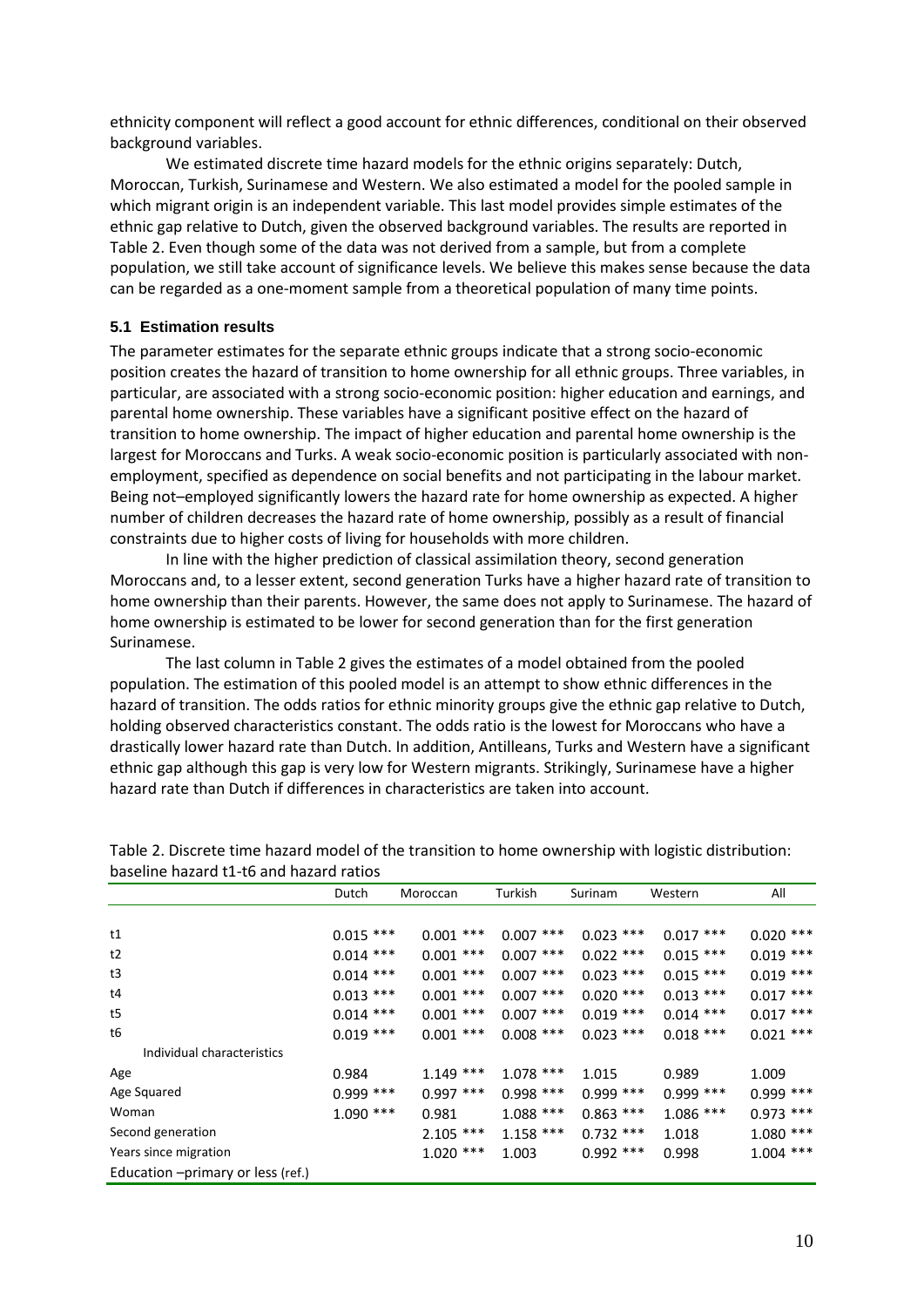| Education - Extended primary       | 1.202       | $1.397*$    | 1.167       | 0.986       | 1.231       | $1.133*$    |
|------------------------------------|-------------|-------------|-------------|-------------|-------------|-------------|
| Education -Secondary               | $1.598$ *** | $1.816***$  | $1.451$ *** | $1.344**$   | $1.564$ *** | 1.499 ***   |
| Education-High                     | $1.865***$  | $2.608$ *** | 1.985 ***   | $1.780$ *** | $1.824$ *** | $1.855$ *** |
| Number of children in household    | $1.047***$  | $0.844$ *** | $0.885$ *** | $0.930$ *** | $0.965$ *** | $0.930$ *** |
| Employed (reference)               |             |             |             |             |             |             |
| Benefit receiver                   | $0.391$ *** | $0.404$ *** | $0.380$ *** | $0.380$ *** | $0.391$ *** | $0.389$ *** |
| Other labour market position       | $0.853$ *** | $0.791$ *** | $0.761$ *** | $0.891**$   | $0.863$ *** | $0.810***$  |
| Log earnings                       | $1.610***$  | $1.491$ *** | $1.477$ *** | $1.571$ *** | $1.556$ *** | $1.497$ *** |
| Value of home                      | $1.001*$    | $1.010**$   | 0.992       | 1.000       | $1.001$ *** | $1.001 *$   |
| Single (reference)                 |             |             |             |             |             |             |
| Married / cohabiting               | $0.852$ *** | $0.829$ *** | $1.084$ *** | $1.829$ *** | $1.198$ *** | $1.203$ *** |
| Separated / divorced               | $1.462$ *** | 0.911       | $0.896$ *** | $1.221$ *** | $1.337***$  | $1.196$ *** |
| Single to Couple                   | $1.856$ *** | $1.166*$    | 1.040       | $1.178**$   | $1.436$ *** | $1.296$ *** |
| Parental background                |             |             |             |             |             |             |
| Mother unmarried                   | $0.833$ *** | 0.943       | 0.957       | $0.862$ *** | $0.885$ *** | $0.866$ *** |
| Mother benefit receiver            | $0.928**$   | 0.944       | 1.033       | 0.978       | $0.947*$    | 0.982       |
| Father benefit receiver            | $0.938**$   | $0.908**$   | $0.920$ *** | $1.054*$    | 0.954       | $0.942$ *** |
| Father absent                      | $0.901$ *** | 1.051       | 0.968       | $0.888***$  | $0.946*$    | $0.962**$   |
| Mother absent                      | $1.144$ *** | $1.112*$    | $1.104$ *** | 0.970       | 1.026       | $1.039$ *** |
| Parent(s) owner of home            | $1.909$ *** | $2.814$ *** | $2.203$ *** | 1.891 ***   | $1.848$ *** | $1.973$ *** |
| Neighbourhood conditions           |             |             |             |             |             |             |
| % non-western migrants             | 0.999       | $0.992$ *** | $0.996*$    | 1.002       | 0.998       | 0.999       |
| % rental homes                     | $0.990$ *** | $0.983$ *** | $0.987$ *** | $0.987$ *** | $0.991$ *** | $0.987$ *** |
| Value of home                      | $0.999$ *** | $0.993$ *** | $0.994$ *** | $0.994$ *** | $0.998$ *** | $0.997$ *** |
| % benefit receivers                | $1.006**$   | $1.023$ *** | $1.016**$   | 0.997       | 0.999       | $1.009$ *** |
| Ethnic origin                      |             |             |             |             |             |             |
| Turkish                            |             |             |             |             |             | $0.830$ *** |
| Moroccan                           |             |             |             |             |             | $0.363$ *** |
| Surinamese                         |             |             |             |             |             | 1.004       |
| Antillean                          |             |             |             |             |             | $0.709$ *** |
| Western                            |             |             |             |             |             | $0.885$ *** |
| Missing -earnings                  | 24.78 ***   | $14.77$ *** | 11.94 ***   | $20.92$ *** | $16.97***$  | $14.13***$  |
| Missing - education                | $1.43***$   | $1.31 *$    | $1.21***$   | 1.09        | $1.37**$    | $1.26$ ***  |
| Missing - Value of home            | $0.93***$   | $1.29$ ***  | 0.90        | 0.97        | 0.95        | 0.96        |
| Missing - neighbourhood conditions | $0.92$ ***  | $0.38***$   | $0.50***$   | $0.50***$   | $0.81***$   | $0.75$ ***  |
|                                    |             |             |             |             |             |             |

N person years 274419 545011 583256 495696 323049 2395724

 $*$  p<0.05; \*\* p<0.01; \*\*\* p<0.001

Standard errors were adjusted for the clustering of people in neighbourhoods.

#### **5.2 Decomposition of ethnic differentials**

The gap between Dutch and ethnic minority groups can be decomposed into two parts. One part of the Dutch-ethnic minority gap can be explained by ethnic differences in the distribution of measured characteristics. Another part cannot be explained and should be attributed to unexplained ethnic differences in processes generating different transition rates into home ownership. This unexplained part may include both ethnic differences in the importance of separate explanatory variables and unmeasured and omitted variables.

Suppose that the probability of home ownership, *H* , is given by the following non-linear equation:

 $H = F(X_i \hat{\beta})$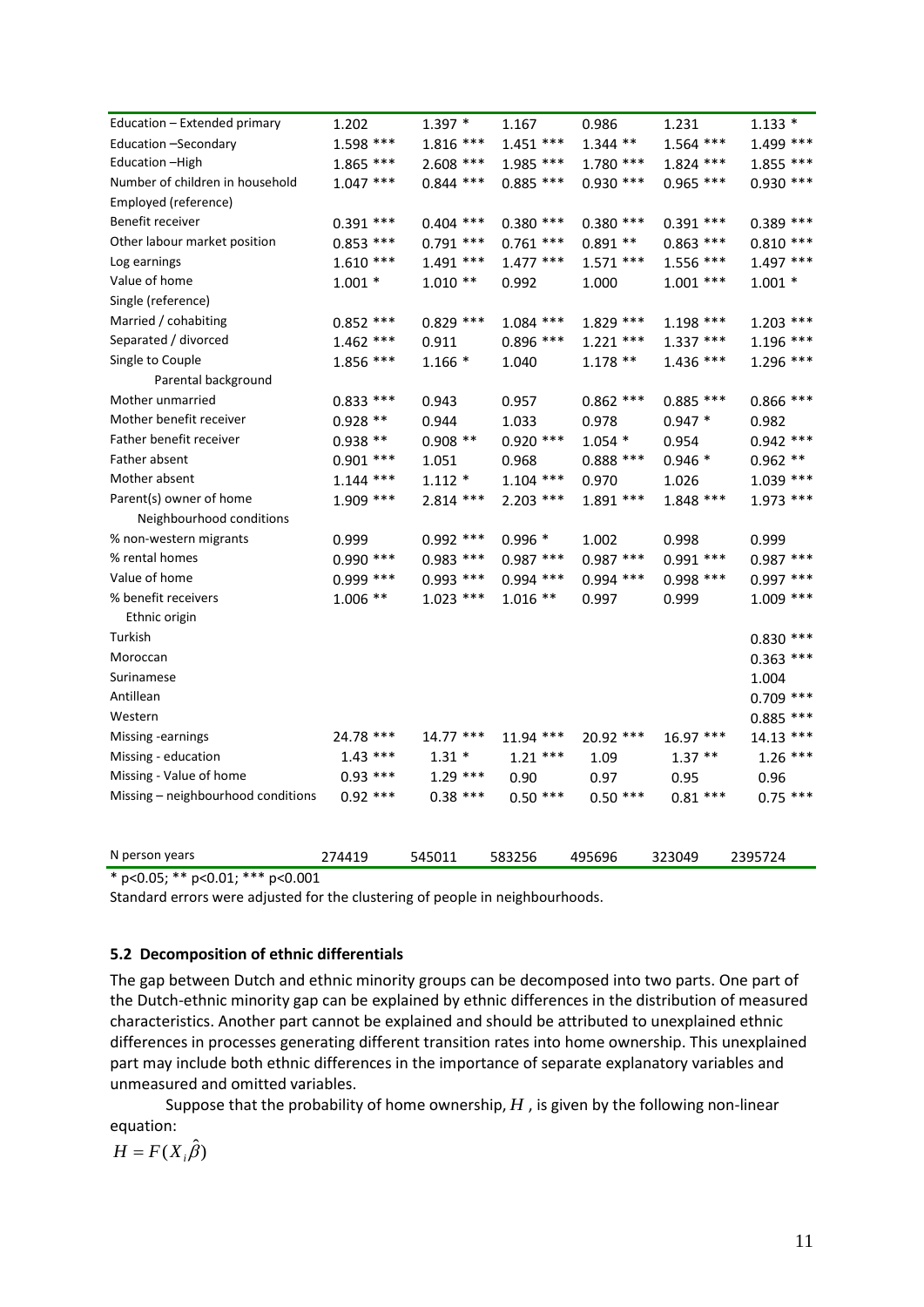where  $X_i$  is a vector of explanatory variables for individual *i* and  $\beta$  is a vector of associated coefficient estimates. We quantify the separate contribution of observed variables to native-ethnic minority differences in home ownership using the decomposition method for non-linear equations discussed in Fairlie (1999).

$$
\overline{H}^{D} - \overline{H}^{E_{j}} = \left[ \sum_{i=1}^{N^{D}} \frac{\left(X_{i}^{D} \hat{\beta}^{E_{j}}\right)}{N^{D}} - \sum_{i=1}^{N^{E_{j}}}\frac{\left(X_{i}^{E_{j}} \hat{\beta}^{E_{j}}\right)}{N^{E_{j}}}\right] + \left[ \sum_{i=1}^{N^{D}} \frac{\left(X_{i}^{D} \hat{\beta}^{D}\right)}{N^{D}} - \sum_{i=1}^{N^{D}} \frac{\left(X_{i}^{D} \hat{\beta}^{E_{j}}\right)}{N^{D}}\right]
$$

Where  $N^D, N^{E_j}$  are the sample size for Dutch and ethnic minority group *j*. The decomposition of ethnic differences is estimated using the Fairlie-decomposition method, specifying the sample of Dutch as the reference group (Fairlie, 1999, 2002). The results of this decomposition analysis are reported in table  $3^1$  $3^1$ .

|                                     | Dutch-Moroccan |                  | Dutch-Turkish    |         |          |                  | Dutch-Surinamese Dutch-Western |                  |
|-------------------------------------|----------------|------------------|------------------|---------|----------|------------------|--------------------------------|------------------|
| Prob. of home ownership for Dutch   | 0.089          |                  | 0.089            |         | 0.089    |                  | 0.089                          |                  |
| Prob. of home own. for ethnic group | 0.019          |                  | 0.043            |         | 0.056    |                  | 0.065                          |                  |
| <b>Difference</b>                   | 0.070          |                  | 0.046            |         | 0.034    |                  | 0.024                          |                  |
| <b>Total explained</b>              | 0.042          |                  | 0.043            |         | 0.035    |                  | 0.021                          |                  |
| % explained                         | 59.7           |                  | 92.9             |         | 104.3    |                  | 88.6                           |                  |
|                                     | Coef.          | z                | Coef.            | z       | Coef.    | z                | Coef.                          | z                |
| d1                                  |                | $-0.103 - 18.06$ | $-0.100 - 17.76$ |         |          | $-0.098 - 17.74$ |                                | $-0.095 -17.38$  |
| d2                                  |                | $-0.050 - 16.41$ | $-0.047 - 15.94$ |         |          | $-0.044 - 15.93$ |                                | $-0.041 - 15.36$ |
| d3                                  |                | $-0.008 - 10.02$ | $-0.005$         | $-7.65$ | $-0.003$ | $-5.58$          | $-0.002$                       | $-3.20$          |
| d4                                  | 0.026          | 18.23            | 0.026            | 17.90   | 0.027    | 17.86            | 0.026                          | 17.69            |
| d5                                  | 0.056          | 16.13            | 0.054            | 15.83   | 0.052    | 15.81            | 0.049                          | 15.47            |
| d6                                  | 0.078          | 16.66            | 0.070            | 16.23   | 0.066    | 16.18            | 0.061                          | 15.56            |
| Individual characteristics          |                |                  |                  |         |          |                  |                                |                  |
| Age                                 | $-0.001$       | $-1.30$          | $-0.001$         | $-1.09$ | 0.001    | 3.26             | 0.001                          | 3.22             |
| Age Squared                         |                | $-0.014 - 13.91$ | $-0.012 - 16.54$ |         |          | $-0.005 - 16.95$ |                                | $-0.005 -17.68$  |
| Woman                               | 0.000          | $-4.92$          | 0.000            | $-4.93$ | $-0.001$ | $-5.05$          | 0.000                          | $-4.98$          |
| Education - Extended primary        | 0.000          | $-0.95$          | 0.000            | $-1.01$ | 0.000    | $-1.03$          | 0.000                          | $-0.93$          |
| <b>Education -Secondary</b>         | 0.001          | 7.46             | 0.001            | 15.89   | $-0.002$ | $-2.17$          | $-0.002$                       | $-2.20$          |
| <b>Education - High</b>             | 0.008          | 5.60             | 0.008            | 5.62    | 0.006    | 5.87             | 0.002                          | 9.51             |
| Number of children in household     | $-0.002$       | $-4.91$          | $-0.002$         | $-5.01$ | 0.000    | $-4.35$          | 0.000                          | 4.94             |
| Benefit receiver                    | 0.008          | 32.86            | 0.008            | 33.00   | 0.005    | 33.27            | 0.002                          | 27.61            |
| Other labour market position        | 0.002          | 4.17             | 0.002            | 4.19    | 0.001    | 4.19             | 0.001                          | 4.16             |
| Log earnings                        | $-0.009$       | $-7.07$          | $-0.012$         | $-9.04$ |          | $-0.026 - 16.01$ |                                | $-0.021 - 14.05$ |
| Value of home                       | 0.000          | 5.34             | 0.000            | 5.38    | 0.000    | 5.38             | 0.000                          | 5.97             |
| Married / cohabiting                | 0.003          | 8.45             | 0.004            | 8.45    | $-0.002$ | $-8.27$          | $-0.001$                       | $-8.09$          |
| Separated / divorced                | $-0.001$       | $-9.35$          | $-0.001 - 10.74$ |         |          | $-0.004 -11.76$  | $-0.001 - 10.01$               |                  |
| Single to Couple                    |                | $-0.001 - 10.55$ | 0.000            | $-0.72$ | 0.000    | 10.96            | 0.000                          | 9.28             |
| Parental background                 |                |                  |                  |         |          |                  |                                |                  |
| Mother unmarried                    | $-0.001$       | $-7.47$          | $-0.001$         | $-7.43$ | 0.003    | 8.26             | 0.000                          | 9.90             |
|                                     |                |                  |                  |         |          |                  |                                |                  |

Table 3. The explained ethnic gap in transition to home ownership

-

<span id="page-13-0"></span> $1$  Since sample sizes are not the same for all ethnic groups and the decomposition may be sensitive to sample size (Fairlie 2003), we performed an alternative decomposition exercise. First, we attached the observed characteristics of Dutch people to ethnic minority group j, and calculate the average hazard rate. Subsequently, we did the other way around: we attach the observed characteristics of ethnic minority group j to Dutch people, and calculate the average hazard rate. This decomposition analysis showed that the size of ethnic gap was pretty similar across decomposition methodologies but the explained part of ethnic gap varies by decomposition methods applied although the pattern of explained gap remains similar for ethnic groups. The results are not presented here but available on request.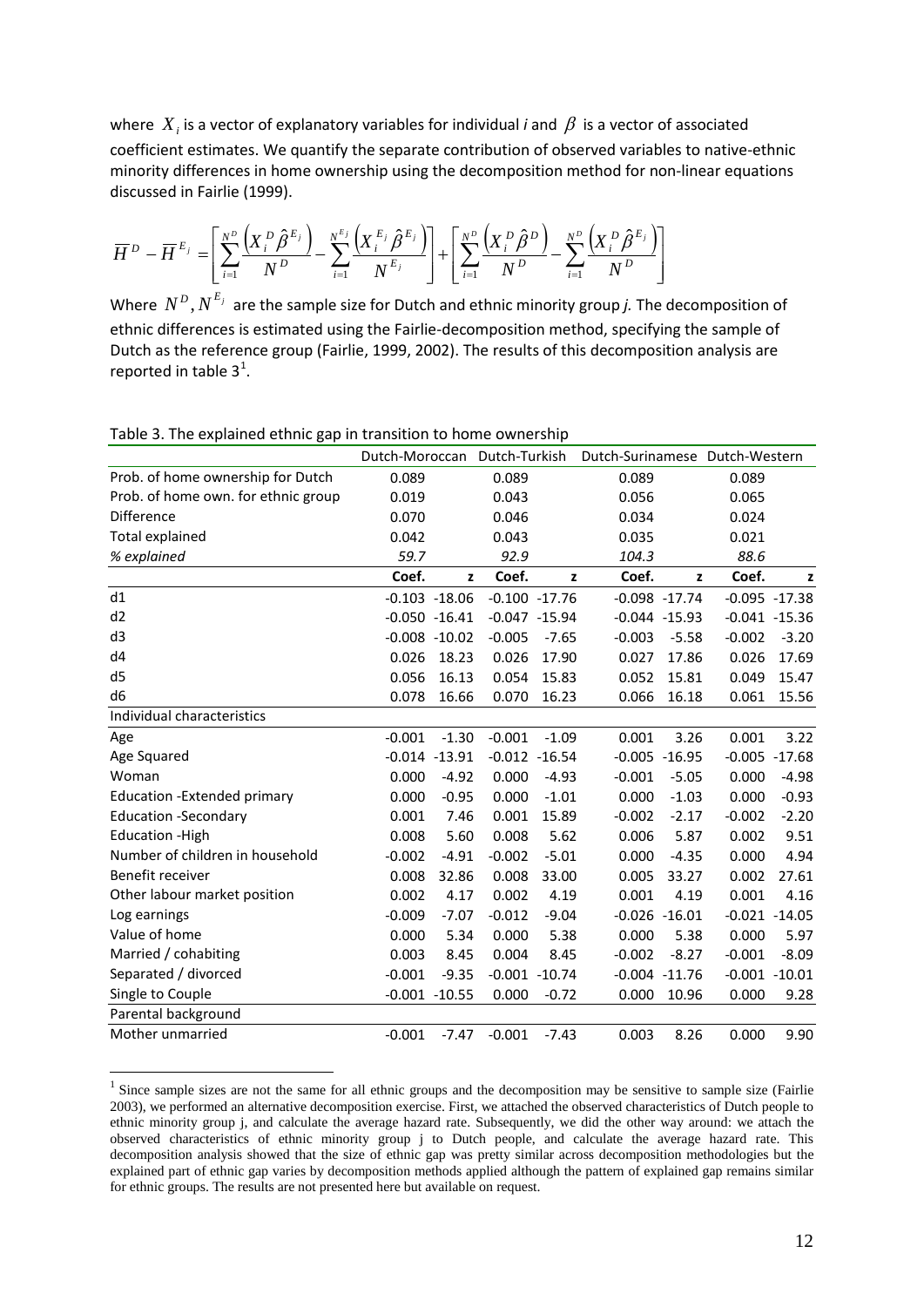| Mother benefit receiver  | 0.001    | 3.26    | 0.001    | 3.26    | 0.001    | 3.24    | 0.000    | 3.22    |
|--------------------------|----------|---------|----------|---------|----------|---------|----------|---------|
| Father benefit receiver  | 0.001    | 2.88    | 0.001    | 2.88    | 0.000    | 2.87    | 0.000    | $-2.76$ |
| Father non-participant   | 0.001    | 2.79    | 0.002    | 2.79    | 0.001    | 2.78    | 0.001    | 2.79    |
| Mother non-participant   | $-0.002$ | $-5.59$ | $-0.003$ | $-5.55$ | $-0.004$ | $-5.60$ | $-0.003$ | $-5.61$ |
| Parent(s) owner of home  | 0.022    | 31.90   | 0.020    | 30.36   | 0.019    | 35.63   | 0.012    | 33.93   |
| Neighbourhood conditions |          |         |          |         |          |         |          |         |
| % non-western migrants   | 0.001    | 0.98    | 0.001    | 0.98    | 0.001    | 0.98    | 0.000    | 0.98    |
| % owner-occupied homes   | 0.013    | 19.15   | 0.013    | 18.99   | 0.017    | 19.03   | 0.008    | 18.21   |
| Value of home            | $-0.002$ | $-8.44$ | $-0.002$ | $-8.39$ | $-0.003$ | $-8.41$ | $-0.001$ | $-8.05$ |
| % receiving benefits     | $-0.001$ | $-1.11$ | $-0.001$ | $-1.11$ | $-0.001$ | $-1.11$ | 0.000    | $-1.12$ |

Standard errors were adjusted for clustering in the neighbourhood.

The estimated transition probability to home ownership over the period 1999-2005 is 0.089 for Dutch. This probability is 0.019 for Moroccans, 0.043 for Turks, 0.056 for Surinamese and 0.065 for Western. Accordingly, the ethnic gap in the transition probabilities is 0.07, 0.046, 0.034 and 0.024 for Moroccan, Turkish, Surinamese and Western. About 60 percent of the Dutch-Moroccan gap can be explained by the observed characteristics. The explained part of the gap is about 93 percent for Turks and 87 percent for Western. The Dutch-Surinamese gap (0.034 difference in probabilities) can be fully explained by the observed characteristics. The Fairlie-decomposition method even indicates a negative gap, that is a higher hazard of transition to home ownership for Surinamese than Dutch. This suggests that Surinamese would have a slightly higher transition rate than Dutch if they were to have the characteristics of Dutch. The smallest ethnic gap is for Western, about 0.024, which can be almost completely explained by the observed characteristics.

When we look at the contribution of separate variables to the explained differences, a relatively low education and earnings for Moroccan and Turkish people appear to be important factors in explaining the ethnic transition gap as is the low level of parental home ownership. On the other hand, a relatively high rate of married couples among Moroccans and Turks seems to be a favourable characteristic for these ethnic groups to lower the ethnic transition gap.

#### **5.3 Robustness Checks**

Transition rates have been estimated for those living in rented accommodation based on the implicit assumption that these people have been always tenants. However, we do not have entire tenure histories. If transitions to home ownership were made prior to the start of the observation period for this research, and the relevant pre-period history is related to unobservable characteristics of individuals that cause the transition process in the sample period, then the initial conditions problem arises. Treating initial conditions as exogenous variables can result in biased and inconsistent parameter estimates (Heckman 1981a, 1981b).

Although people in the age group under analysis often experience transitions as being from tenant to ownership, transitions in the reverse direction are also possible. As Feijten (2005) has shown, such transitions are rare, and they occur particularly in connection with divorce or unemployment. Tenure histories can be complicated because own home ownership status of starters in the housing market is closely related to home ownership status of parents and other household members. The first transition to home ownership follows for many individuals some years after leaving parented accommodation to live in a rented accommodation independently, or with others. However, the first independent residence is not necessarily rented accommodation. Some young individuals leave the parental home to live directly in an owner-occupied home, for example after saving while living with their parents, with the help of their parents, or by moving in with an older partner who owns a home. For these individuals, the transition to home ownership has been already realized at the beginning of the observation period. In our analysis, only those individuals who have left the parental home to live in a rented accommodation independently can make a transition to home ownership. Differences in leaving home directly to ownership may be particularly relevant for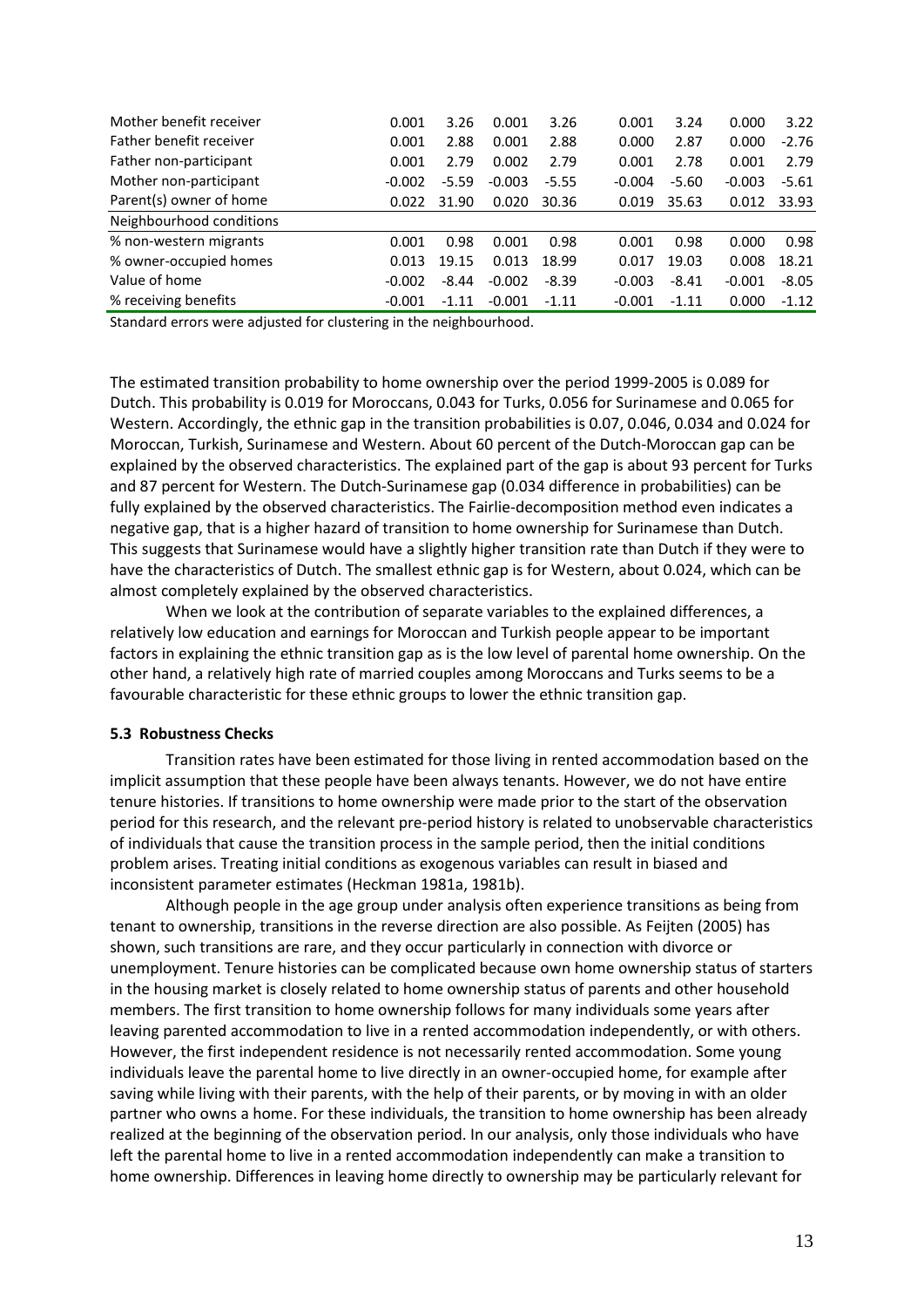ethnic gap in transition to home ownership, since many Dutch people grow up with homeowner parents who may help them to become owners (Smits and Mulder 2008) while parents of most nonwestern minorities are tenants.

To quantify the home ownership gap in the beginning of the observation period, we estimated logit regressions relying on cross sectional data in 1999 and calculated the ethnic gap in the level of home ownership. Table 4 shows the ethnic gap and major factors explaining this gap in the beginning of the period studied. The estimated home ownership gap is much higher in 1999, compared to the transition rates from rental to owner-occupied housing. The level of home ownership is 64.3 percent for Dutch, only 8.5 percent for Moroccan, 19.7 percent for Turkish, 29.7 percent for Surinamese and 49.6 for Western migrants. About 55 to 58 percent of the ethnic gap is explained for Moroccan and Turkish migrants by their unfavourable socio-economic, household and neighbourhood characteristics. The explained gap is higher for Surinamese and western migrants, being 87 and 78 percent respectively. The high explained ethnic gap, together with ethnicity effect, assures us that our regression models include the most relevant variables that explain a large part of the variation in home ownership.

|                                          |          |          | Dutch-Moroccan Dutch-Turkish |             | Dutch-Surinamese Dutch-Western |       |                          |          |
|------------------------------------------|----------|----------|------------------------------|-------------|--------------------------------|-------|--------------------------|----------|
| Prob. of home ownership for Dutch        | 0.643    |          | 0.643                        |             | 0.643                          |       | 0.643                    |          |
| Prob. of home ownership for ethnic group | 0.085    |          | 0.197                        |             | 0.297                          |       | 0.496                    |          |
| <b>Difference</b>                        | 0.558    |          | 0.447                        |             | 0.347                          |       | 0.147                    |          |
| Total explained                          | 0.309    |          | 0.258                        |             | 0.301                          |       | 0.114                    |          |
| % explained                              | 55       |          | 58                           |             | 87                             |       | 78                       |          |
| Contribution of selected variables       | Coef.    | z        | Coef.                        | z           | Coef.                          | z     | Coef.                    | z        |
| to the explained component <sup>#</sup>  |          |          |                              |             |                                |       |                          |          |
| Number of children in household          | $-0.013$ | $-33.42$ | $-0.014 - 29.20$             |             | 0.003                          | 23.54 | 0.008                    | 27.93    |
| Benefit receiver                         | 0.031    | 36.01    |                              | 0.033 36.95 | 0.018                          | 38.39 | 0.003                    | 39.79    |
| Log earnings                             | 0.022    | 23.84    |                              | 0.018 23.58 | 0.002                          | 10.35 | 0.011                    | 21.83    |
| Couple household                         | $-0.018$ | $-42.71$ | $-0.035 - 45.75$             |             | 0.033                          | 47.98 | 0.015                    | 46.02    |
| Parent(s) owner of home                  | 0.074    | 67.95    | 0.009                        | 6.41        | 0.057                          | 69.76 | 0.030                    | 70.28    |
| % rental homes in neighbourhood          | 0.257    | 104.60   |                              | 0.068 67.87 | 0.056                          |       | 69.76 -0.005             | $-19.61$ |
| Mean value of homes in neighbourhood     | $-0.178$ | $-18.96$ | $-0.022 - 18.96$             |             |                                |       | $-0.017 - 18.86 - 0.005$ | $-19.61$ |
| % benefit receivers in neighbourhood     | $-0.012$ | $-6.59$  | $-0.013$                     | $-6.57$     | $-0.009$                       |       | $-6.62 -0.003$           | $-6.52$  |

#### Table 4. The explained ethnic gap in home ownership: initial situation in 1999

# Only variables having a coefficient higher than 0.01 are presented

It is likely that a significant part of tenure history is age-specific. People in older ages are in advanced stages of their lifecycle while younger people, who are at the beginning of housing and labour market career, are more likely to be at the risk of moving into their first owner-occupied home. In an attempt to reduce the potential effect of initial conditions, we repeat the regression and decomposition exercises while limiting the population to those who were aged 23 to 27 years in 1999. In our data this age group was the least likely to be living in an owner-occupied home in 1999. Correspondingly, this population is likely to be at the beginning of transition process and the initial condition problem is probably less relevant.

Table 5 presents the decomposition estimates for the age cohorts 23 to 27. The estimated ethnic gap in transition to home ownership is higher than the estimates relying on age 20-45. It is 50 percent higher for Moroccan (0.126 versus 0.07) and more than double for other migrant groups: 0.095 versus 0.046 percent for Turkish, 0.072 versus 0.034 percent for Surinamese and 0.052 versus 0.024 percent for Western migrants. These high ethnic gaps are unsurprising given the low level of home ownership for immigrants in the beginning of the analysis period. The high ethnic gaps for this young population also suggest that transition to home ownership occurs at relatively advanced ages for migrant groups. The explained part of the ethnic gap is a little lower than that in the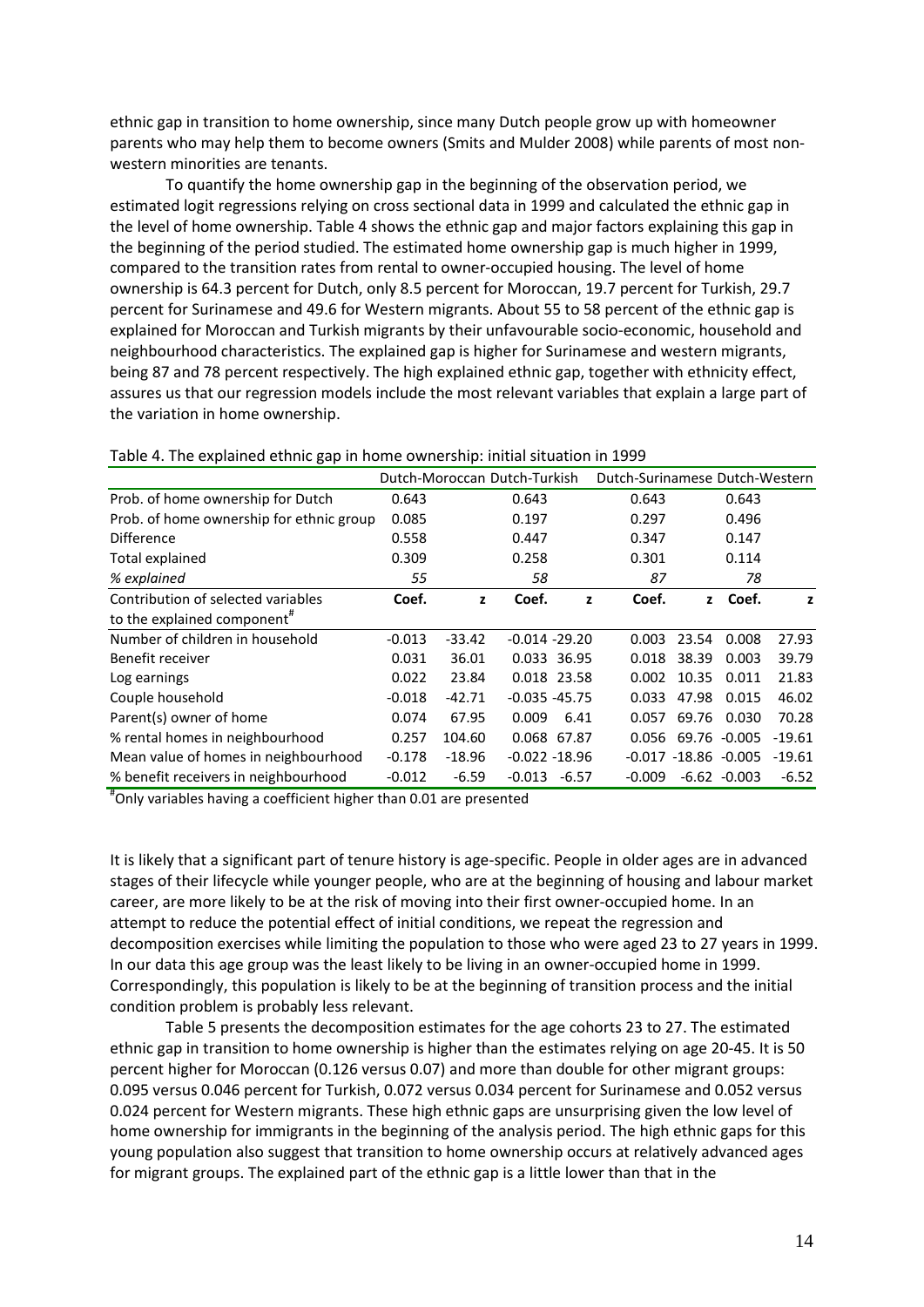decomposition analysis in Table 3. The ethnic gap is largely explained by a relatively low proportion of higher educated people and a drastically low level of home ownership among the parents of migrants, as reported in Table 3. Interestingly, the ethnic gap in the transition for Surinamese and western migrants is significantly compensated by their higher earnings, while other characteristics are constant. The low level of parental home ownership reflects the degree of intergenerational wealth accumulation which is associated with the migration history of these groups. Many Mediterranean migrants arrived in the Netherlands in the 1960s and 1970s with their intention being to return to their home country within a couple of years. Dutch society was also a threat to them as temporary migrants. From the second half of 1980s onwards, their orientation has increasingly shifted towards the Netherlands. For many immigrants, therefore, home ownership in the Netherlands has been a serious investment option during the last 20 to 25 years. This may explain a large part of ethnic gap for both Turkish and Moroccan migrants. The difference in the unexplained gap for Turkish and Moroccan migrants may, however, stem from differences in attitudes towards home ownership since these two groups are quite similar as regards their socio-economic characteristics and migration histories.

Table 5. The explained ethnic gap in transition to home ownership for those who were 23-27 years old in 1999

|                                          | Dutch-   |       | Dutch-  |       |            | Dutch-  |             | Dutch- |
|------------------------------------------|----------|-------|---------|-------|------------|---------|-------------|--------|
|                                          | Moroccan |       | Turkish |       | Surinamese |         | Western     |        |
| Prob. of home ownership for Dutch        | 0.152    |       | 0.152   |       | 0.152      |         | 0.152       |        |
| Prob. of home ownership for ethnic group | 0.026    |       | 0.057   |       | 0.080      |         | 0.010       |        |
| <b>Difference</b>                        | 0.126    |       | 0.095   |       | 0.072      |         | 0.052       |        |
| Total explained                          | 0.090    |       | 0.093   |       | 0.073      |         | 0.045       |        |
| % explained                              | 51       |       | 79      |       | 100        |         | 80          |        |
| Contribution of selected variables       | Coef.    | z     | Coef.   | z     | Coef.      | z       | Coef.       | z      |
| to the explained component <sup>#</sup>  |          |       |         |       |            |         |             |        |
| <b>Education - High</b>                  | 0.017    | 2.57  | 0.017   | 2.58  | 0.012      | 2.62    | 0.005       | 4.21   |
| Log earnings                             | 0.004    | 1.87  | 0.003   | 1.46  | $-0.015$   | $-7.94$ | $-0.008$    | 4.80   |
| Benefit receiver                         | 0.008    | 14.06 | 0.010   | 14.47 | 0.006      | 16.14   | 0.001       | 5.75   |
| Parent(s) owner of home                  | 0.033    | 14.71 | 0.030   | 13.81 | 0.028      | 18.78   | 0.019 16.68 |        |
| % rental homes                           | 0.013    | 10.42 | 0.013   | 10.25 | 0.018      | 10.21   | 0.011       | 8.73   |
|                                          |          |       |         |       |            |         |             |        |

# Only the coefficients of variables having a significant and relatively high contribution to the ethnic gap are presented

### **6 Conclusions**

The dynamic analysis extends the home ownership literature by examining ethnic differentials in the transition to home ownership and by quantifying the contribution of a rich set of individual and contextual variables to the ethnic home ownership gap. The analysis provides new evidence for a low transition rate to home ownership by migrants in the Netherlands, in particular Moroccan and Turkish migrants. A large part of the ethnic gap in home ownership is explained by observed characteristics that are less favourable for migrants. A low home ownership level on the part of parents together with a less favourable socio-economic background has a long-lasting effect on the transition to home ownership of young migrants. Young immigrants appear to move to an owneroccupied home at more advanced ages relative to their Dutch counterparts.

The estimates indicate that the gap in transition to home ownership for Moroccan and Turkish migrants remains after controlling for a large set of observed characteristics. This implies the persistence of the ethnic gap in home ownership for these groups. On the other hand, the observed ethnic gap in transition to home ownership for Surinamese and Western migrants can be entirely explained by their less favourable characteristics. Our best estimates indicate that the mean transition probability is the lowest for Moroccan as 0.019, for whom the ethnic gap has been quantified as 0.07. About 60% of the gap (0.042 out of 0.07) is explained by the measured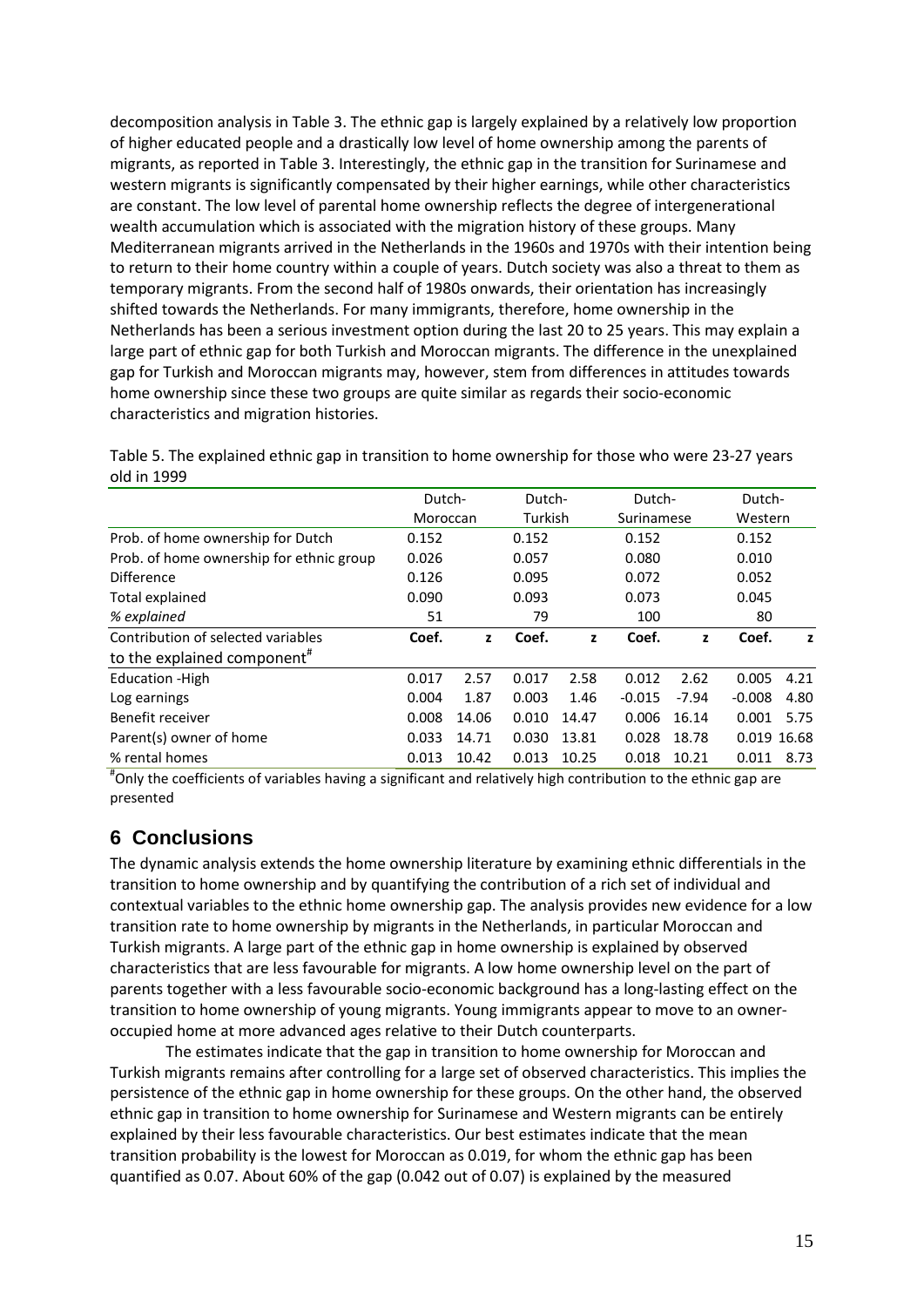characteristics. For Turkish migrants who are quite similar to Moroccans regarding their socioeconomic position in the Netherlands, the estimated mean transition probability is 0.043 and the estimated ethnic gap is about 0.046 of which 0.043 is explained by their unfavourable characteristics. For Surinamese and Western migrants, the mean gap is 0.034 and 0.024 respectively. The entire gap for these two groups is explained from their observed characteristics. The decomposition analysis suggests indeed that Surinamese and Western migrants would have had a higher transition rate than Dutch when they had similar characteristics as Dutch. A large part of ethnic gap in home ownership is explained by a small number of observed characteristics. The most influential variable seems to be a low parental home ownership rate among immigrants. The gap is also strongly related to a low education and income level of immigrants and a high dependence on social welfare while high marriage rates among immigrants reduces the gap.

In addition to the explained gap, ethnic origin seems to play an important role in explaining disparities in home ownership. A large unexplained gap for Turkish but especially for Moroccan immigrants confirms our hypothesis which links this unexplained residual to the cultural and linguistic distance of immigrants from Dutch. This residual is clearly very small for culturally similar Surinamese and Western migrants. The estimated differences between ethnic groups indicate the presence of ethnic group specific factors, different than the observed explanatory factors in the current study. In particular, the significant difference in the ethnic home ownership gap for Moroccan and Turkish migrants suggests that, with regard to their socio-economic position in the Netherlands, these comparable groups obviously have a deviating inclination to move to home ownership, either by choice or because of constraints such as discrimination. The finding that this gap is larger for Moroccan migrants than for Turkish migrants raises doubts about the impact of home-country orientation of immigrants on home ownership, since Moroccan migrants are generally seen as less strongly oriented towards their home country, compared to Turkish migrants who are relatively strongly oriented towards Turkey. If home-country orientation of immigrants is positively correlated with investments in the home country, we may conclude that the large unexplained gap for Moroccans is not likely caused by a choice for the home country as a location of investment in home ownership. It also seems unlikely that differences in remittances explain the differences in home ownership between the ethnic categories. From other sources we know that in fact a higher percentage of Surinamese living in the Netherlands contribute to the livelihood of people in the home country through remittances (62%) than of Turks and Moroccans, and the percentage of Moroccans who do so is higher (47%), but not spectacularly so, than that of Turks (Schans 2007).

The unexplained component of the gap asks for other (unobserved) factors influencing ethnic disparities in home ownership. The most disadvantaged migrant groups, Moroccans and Turks, have a high job and income insecurity associated with high unemployment, temporary contracts, unskilled occupations and dependence on welfare benefits. Therefore, these migrant groups are likely reluctant to make a long-term investment in home ownership. The large unexplained gap for Moroccans in particular suggests a stronger effect of cultural or religious differences in attitudes towards home ownership or mortgages and discrimination. Moroccan immigrants are more often seen as a problematic category in the sense of integration into the Dutch society, which might lead to greater discrimination problems and/or a lower inclination among Moroccans to commit themselves to home ownership. This study included some robustness checks to ensure the size and composition of the ethnic home ownership gap. These exercises indicated that the estimated ethnic gap is larger when cross-sectional data is used, relative to the ethnic gap in transition rates to home ownership obtained from longitudinal data. These exercises also showed that, while the pattern of the explained gap remained similar among the ethnic groups, the size of ethnic gap is quite considerable when we consider the age group (23-27 year olds) for whom the transition to home ownership is most likely to be their first step in the housing career. This result suggests that insecurity in the labour market is in particular relevant for young immigrants who obviously need a longer time to obtain a secure position in the labour market so that they can buy a house.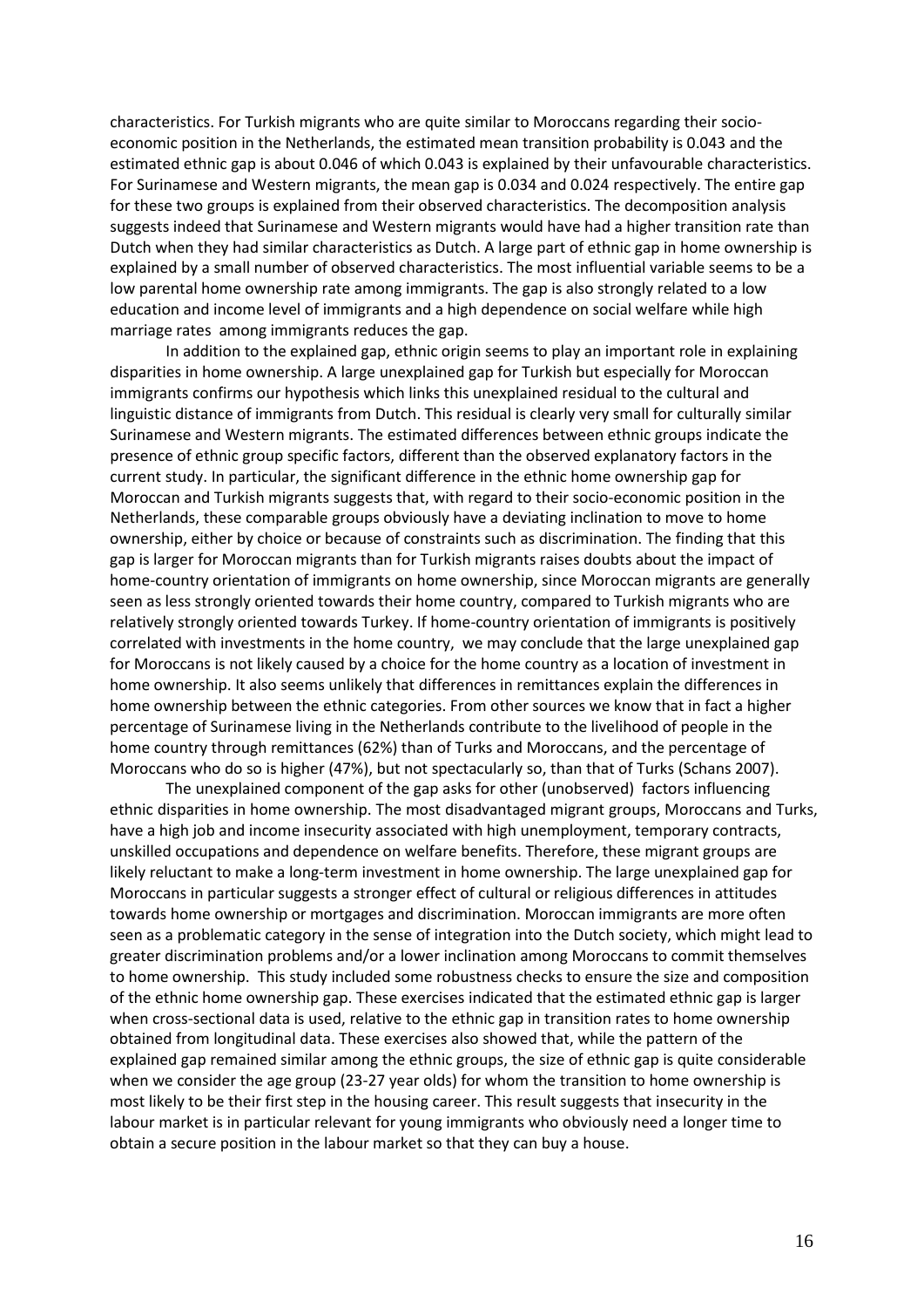#### **References**

- Aalbers, M.B. (2007). What types of neighbourhoods are redlined? *Journal of Housing and the Built Environment* 22(2): 177-198.
- Alba, R. and J. Logan. 1992. Assimilation and Stratification in the Homeownership Patterns of Racial and Ethnic Groups. *International Migration Review* 26: 1314–41.
- Allison, P.D. (1982). Discrete-time methods for the analysis of event histories. In S. Leinhardt (ed.), *Sociological Methodology* 1982. San Francisco: Jossey-Bass.
- Boehm, 1993 Thomas P. Boehm, Income, wealth accumulation, and first-time homeownership: an intertemporal analysis. *Journal of Housing Economics*, 3 (1993), pp. 16–30
- Boehm, T.P. and A.M. Schlottmann. 2004. The Dynamics of Race, Income, and Homeownership. *Journal of Urban Economics* 55: 113–130.
- Boehm, T. P., Schlottmann, A.M. (2009). The Dynamics of Homeownership: Eliminating the Gap Between African American and White Households. *Real Estate Economics* 37:4, 599-634
- CBS, (2005). Webmagazine, Monday 15 August 2005 10:00
- Charles, K.K. and E. Hurst. 2002. The Transition to Homeownership and the Black/White Wealth Gap. *Review of Economics and Statistics* 84(2): 281–297.
- Cortes, Alvaro, Herbert, Christopher E., Wilson, Erin, Clay, Elizabeth, 2007. Factors affecting hispanic homeownership: a review of the literature. *Cityscape* 9, 53–91.
- Constant, A. & R. Roberts & K.F. Zimmermann (2009). "Ethnic Identity and Immigrant Homeownership. *Urban Studies*, 46 (9), 1879-1898
- Coulson, N. E. and Dalton, M. (2010). Temporal and ethnic decompositions of homeownership rates: Synthetic cohorts across five censuses. *Journal of Housing Economics,* 19, 155–166
- Coulson, Edward, Li, Herman 2013. Measuring the external benefits of homeownership. *Journal of Urban Economics* 77, 57–67.
- Coulson, N. Edward, 1999. Why are Hispanic- and Asian–American homeownership rates so low?: immigration and other factors. *Journal of Urban Economics* 45 (2), 209–227.
- Deng, Yongheng, Ross, Steven L., Wachter, Susan, 2003. Racial differences in homeownership: the effect of residential location. *Regional Science and Urban Economics* 33 (5), 517–556.
- DeSilva, Sanjaya & Elmelech, Yuval. (2012) Housing Inequality in the United States: Explaining the White-Minority Disparities in Homeownership. *Housing Studies*, 27, 1, 1-26, DOI: 10.1080/02673037.2012.628641
- DiPasquale, Denise, Glaeser, Edward, 1999. Incentives and social capital: are homeowners better citizens? Journal of Urban Economics 45, 354–384.
- Dawkins, C. 2005. Racial Gaps in the Transition to First-Time Homeownership: The Role of Residential Location. *Journal of Urban Economics* 58: 537–54.
- Engelhardt, G. and et al. (2010). What Are the Social Benefits of Home Ownership? Experimental Evidence for Low-Income Households, *Journal of Urban Economics.* 67, 3, 249-258.
- Fairlie, Robert W., (1999). The Absence of the African-American Owned Business: An Analysis of the Dynamics of Self-Employment. *Journal of Labor Economics*, 17, 1, 80-108.
- Fairlie, Robert W., 2002. An extension of the Blinder–Oaxaca decomposition technique to logit and probit models. Journal of Economic and Social Measurement 30, 305–316.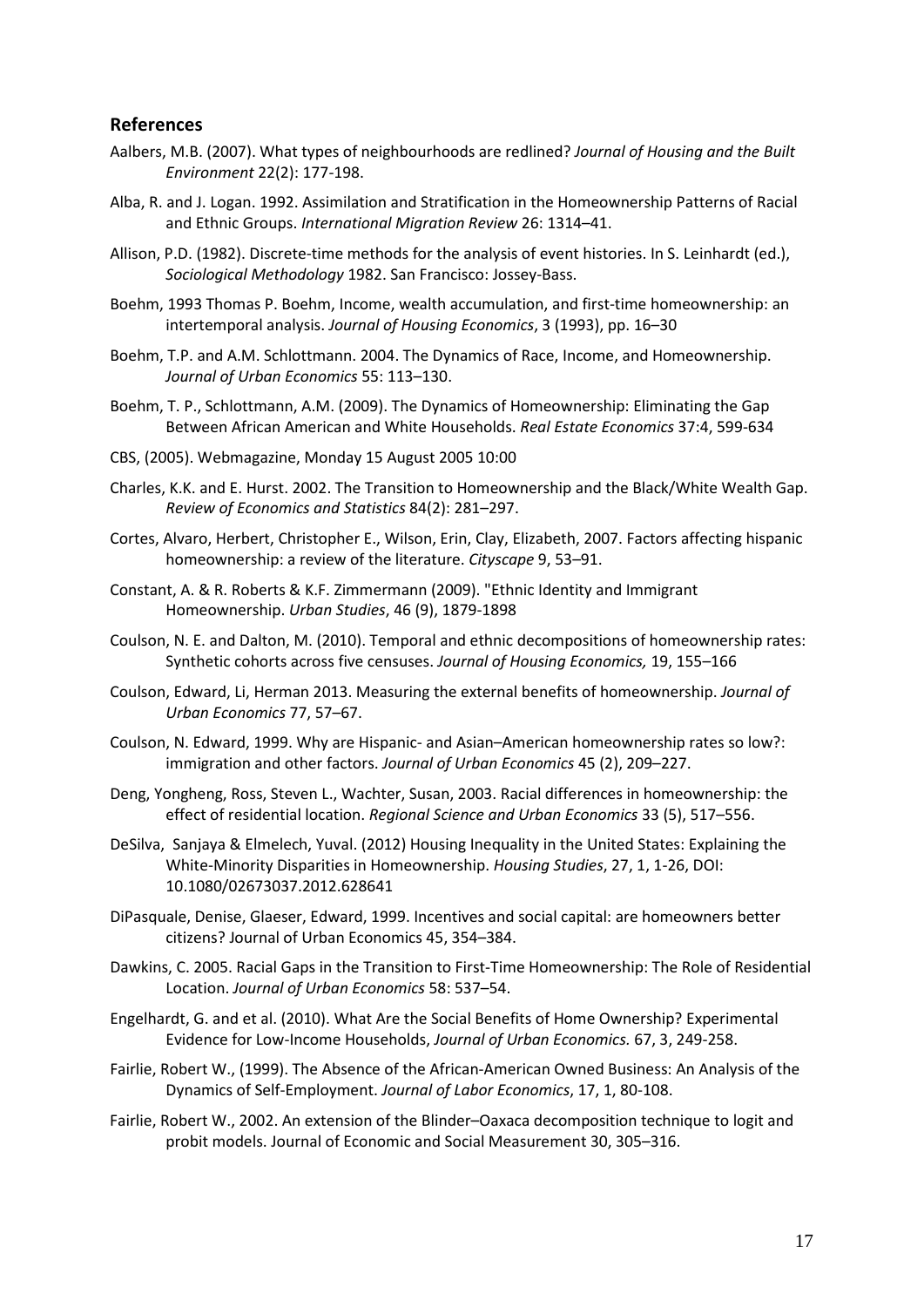- Feijten, Peteke, 2005. Union dissolution, unemployment and moving out of homeownership. *European Sociological Review, 21,* 1, 59-71.
- Gabriel, Stuart, Painter, Gary, 2003. Pathways to homeownership: an analysis of the residential location and homeownership choices of black households in Los Angeles. *The Journal of Real Estate Finance and Economics* 27, 87–109.
- Gabriel, Stuart, Rosenthal, Stuart, 2005. Homeownership in the 1990s: aggregate trends and racial disparities. *Journal of Urban Economics* 57 (1), 101–127.
- Gyourko, Joseph, Linneman, Peter, 1996. Analysis of the changing influences on traditional households' ownership patterns. *Journal of Urban Economics* 39, 318–341.
- Gyourko, Joseph, Linneman, Peter, Wachter, Susan, 1999. Analyzing the relationship between race, wealth and homeownership in America. *Journal of Housing Economics* 8, 63–89.
- Hall, M. and Crowder, K. (2011). Extended-family resources and racial inequality in the transition to homeownership, *Social Science Research*, 40, 6, 1534-1546
- Haurin, Donald, Parcel, T.L., Haurin, R.J., 2002. Does homeownership affect child outcomes? *Real Estate Economics* 30 (4), 635–666.
- Haurin, Donald, Rosenthal, Stuart, 2009. Language, agglomeration, and Hispanic homeownership. *Real Estate Economics* 37, 155–183.
- Heckman, JJ (1981a) Heterogeneity and State Dependence. In S. Rosen (ed). *Studies in Labor Markets.* Chicago Press, Chicago IL.
- Heckman JJ (1981b) The Incidental Parameters Problem and the Problem of Initial Conditions in Estimating a Discrete Time-Discrete Data Stochastic Process. In C.F. Manski and D. McFadden (eds). *Structural Analsis of Discrete Data with Econometric Applications*, MIT Press, Cambridge, MA, pp. 114-178.
- Hilber, Christian, Liu, Yingchun, 2008. Explaining the black–white homeownership gap: the role of own wealth, parental externalities and locational preferences. Journal of Housing Economics 17, 152–174.
- Kain, J. and J. Quigley (1972). Housing Market Discrimination, Homeownership, and Saving Behavior, *American Economic Review*, 62, 263-277.
- Krivo, L. J. (1995). Immigrant characteristics and Hispanic-Anglo housing inequality. *Demography* 32 (4), 599–615.
- Kullberg, J., M. Vervoort en J. Dagevos (2009). Goede buren kun je niet kopen. Over de woonconcentratie en woonpositie van niet-westerse allochtonen in Nederland. Den Haag (SCP).
- Lancaster, T. (1990). *Econometric analysis of transition data*. Cambridge University Press: 1990
- Megbolugbe, Isaac, Cho, Man, 1996. Racial and ethnic differences in housing demand: an econometric investigation. *Journal of Real Estate Finance and Economics* 12, 295–318.
- Mulder, Clara H., and Wagner, Michael, 1998. First-time home-ownership in the family life course: A West German-Dutch comparison. *Urban Studies* 35 (4), 687-713.
- Myers, Dowell, Megbolugbe, Isaac, Lee, S.W., 1998. Cohort estimation of homeownership attainment among native-born and immigrant populations. *Journal of Housing Research* 9 (2), 237–269.
- Painter, Gary, Yang, Lihong, Yu, Zhou, 2003. Heterogeneity in Asian American homeownership: the impact of household endowments and immigrant status. *Urban Studies,* 40 (3), 505–530.